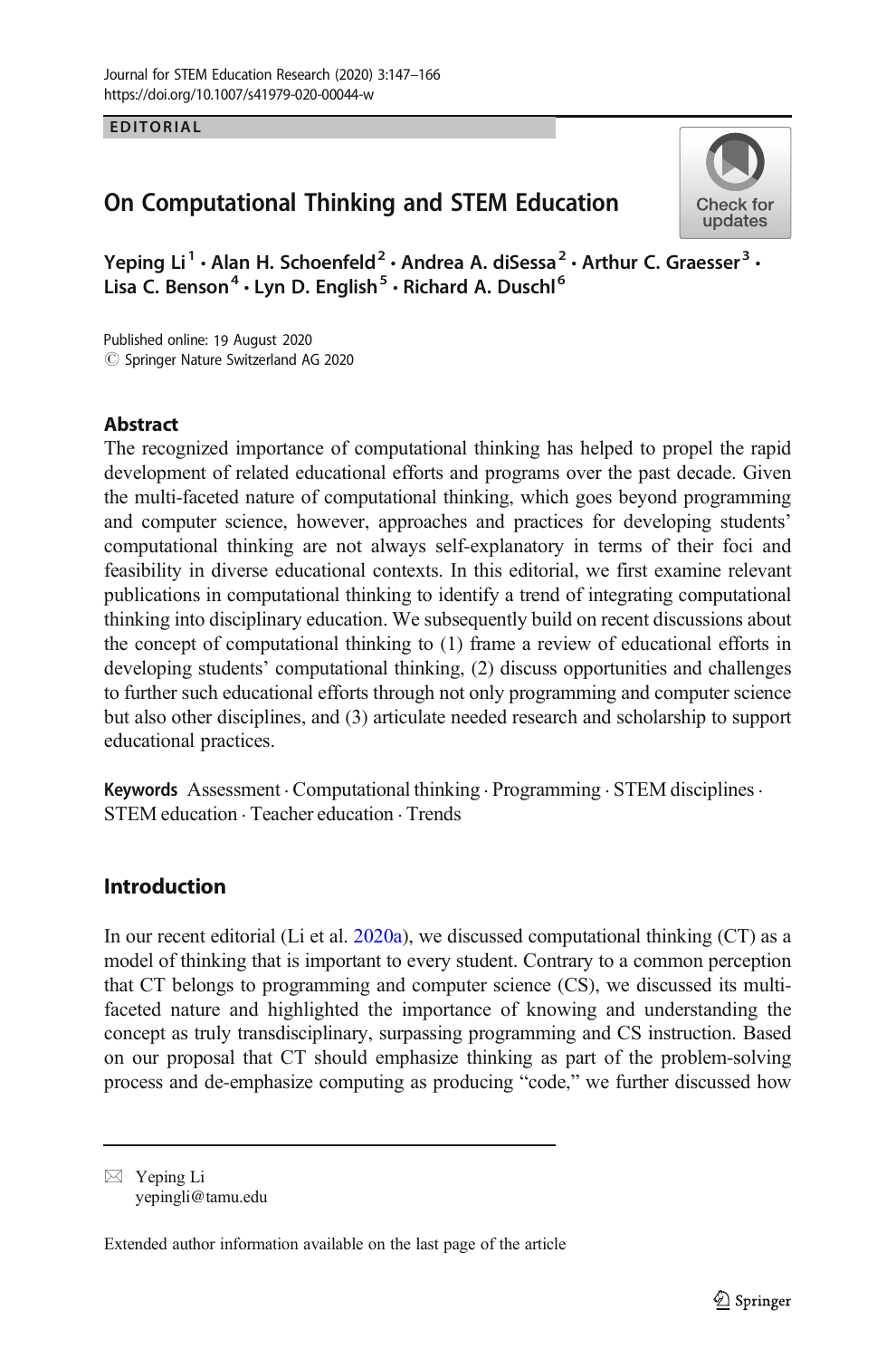this notion relates to different facets of CT as described with various approaches taken in the literature.

The meaning of CT has been open to different interpretations (e.g., Barr et al. [2011;](#page-15-0) Li et al. [2020a;](#page-17-0) NRC [2010\)](#page-17-0), so it is not surprising that multiple models of CT exist, emphasizing different facets (Shute et al. [2017\)](#page-18-0). There currently is diversity in efforts to design and promote educational approaches and practices that aim to develop students' CT (Grover and Pea [2013;](#page-16-0) NRC [2011\)](#page-17-0). However, existing approaches and practices for developing students' CT are not always self-explanatory in guiding researchers and practitioners in the selection of relevant CT skills in particular educational contexts. Our purpose in this editorial is to build on recent discussions of CT to provide an overview of educational efforts in developing students' CT, specifically within the context of science, technology, engineering and mathematics (STEM) education.

In the following sections, we first provide a brief overview of trends of research in CT education in light of research publications, followed by a discussion of the complexity and challenges in terms of shifts in disconnecting and re-connecting CT and disciplinary education in STEM. We then focus our review and discussion on efforts in developing students' CT in terms of specific facets of CT, most prominently: CT as a discipline-specific thinking practice and CT as a trans-disciplinary thinking practice. Efforts in CT assessment and teacher education are also discussed as they are inseparable parts of CT education. We conclude by discussing future areas of research and scholarship to support educational practices in developing CT integrated in and through STEM education.

#### A Brief Overview: Trends of CT Research and Instruction

CT is a relatively new notion to educators, especially in pre-college school settings. Consequently, researchers and educators alike have devoted much time and efforts to debate and define its nature over the past decade (see for example, Grover and Pea [2013;](#page-16-0) Li et al. [2020a;](#page-17-0) NRC [2010;](#page-17-0) Shute et al. [2017](#page-18-0)). At the same time, many scholars have also noted the need for further research on CT and related education in both undergraduate and pre-college school levels, especially the need for empirical studies (Fennell et al. [2020;](#page-16-0) Grover and Pea [2013;](#page-16-0) Kalelioglu et al. [2016\)](#page-16-0). Simple Google searches with the terms "computational thinking research," "computational thinking education," or "computational thinking in education" all returned more than 43,000,000 items. Such voluminous information shows a rapidly evolving and vibrant topic area, on the growth in interest in CT over the past decade.

Several articles published over the past several years have summarized and highlighted related development in CT research (e.g., Fennell et al. [2020](#page-16-0); Grover and Pea [2013](#page-16-0); Ilic et al. [2018](#page-16-0); Kalelioglu et al. [2016;](#page-16-0) Shute et al. [2017](#page-18-0); Tang et al [2020a\)](#page-18-0). For example, Shute et al. [\(2017\)](#page-18-0) searched several databases (e.g., ERIC and PsycINFO) and selected, reviewed, and discussed 45 articles published since 2006 to come up with a working definition of CT, which emerged from their review primarily as a way of thinking and acting. Ilic et al. ([2018](#page-16-0)) also conducted a review of studies on CT indexed in the Web of Science (WoS) and ERIC databases. Their search revealed 96 studies on CT published between 2006 and 2016. They found that there was an increase in the number of CT studies in recent years, with 80 out of 96 studies (83.3%) published from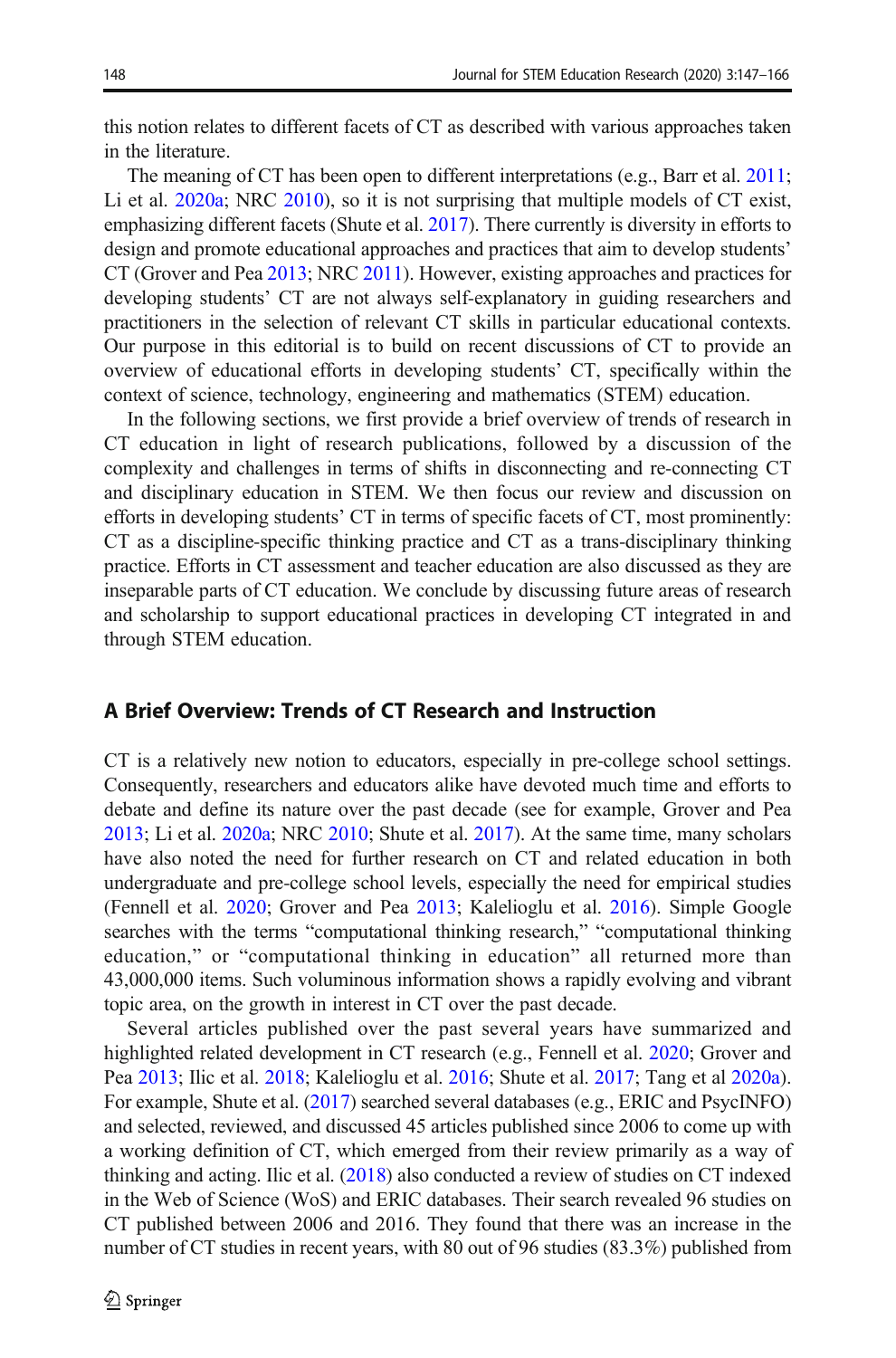2013 to 2016, and that these studies were mainly conducted in CS. In fact, the majority of these articles were published in journals with a focus on computer, computing, and/ or technology, with the largest set of publications (11) in ACM Transactions on Computing Education. Likewise, Tang et al. ([2020a\)](#page-18-0) searched the WoS database and identified 715 CT-related journal publications from 2006 to 2018. Although Tang et al. [\(2020a\)](#page-18-0) did not examine the nature of journals where these articles were published, they reported an increasing trend of CT-related article publications over the years, especially when examining them in two time periods: 2006–2012 (246 articles) to 2013–2018 (469 articles).

Research on CT does not necessarily mean, or even include, research on CT in STEM education. In a recent review of STEM education research, Li et al. ([2020b](#page-17-0)) identified and selected 798 articles published in 36 journals from 2000 to 2018 with authors' inclusion of self-identified term of STEM, or science, technology, engineering, and mathematics. Out of these 798 articles, however, only six articles had an explicit focus or connection with CT. The results suggest that CT research and instruction were dramatically lacking as evidenced in the number of journal publications related to STEM education. Putting that together with what was reported about CT research publications above (e.g., Ilic et al. [2018\)](#page-16-0), we can determine that, at least as of a few years ago, CT research and instruction were mainly conducted through programming and within CS education, but without a close and clear connection with other disciplinary education.

In a simple Google search with the term "computational thinking book," we found that many books on CT were published over the past decade, either with a focus on research or instructional practice. There is also an increasing trend in book publication on CT over the past several years. Specifically, one book, Computational Thinking in the STEM Disciplines (Khine [2018\)](#page-16-0), intended to focus on CT and STEM disciplines. However, only two out of 15 chapters in this book present a clear and direct connection with STEM disciplines. Most of other chapters in the book are on CT in school curricula, teacher education, programming and coding, or practices in various international contexts. It illustrates again the general lack of focus on CT research and instruction in disciplinary education just a few years ago.

In addition to what we can learn from research reviews and book publications, there are also some collective efforts in publishing about CT as special issues of journals. Table [1](#page-3-0) shows a list of sample special issues of journals that we identified through a Google search with the term "computational thinking special issue." Three of these five special issues on CT research and instruction were published in journals with a clear focus on computer or technology, a result that echoes what was reported by Ilic et al. [\(2018\)](#page-16-0). The other two journals are either content subject specific (i.e., Mathematical Thinking and Learning) or educational research in general albeit focusing on a region (i.e., The Asia-Pacific Education Researcher).

The topics of these special issues range from CT in education in general to CT with disciplinary education. For example, the special issue of *Mathematical Thinking and* Learning is a collection of four articles published in March 2018. As discussed and summarized by the journal's editor, these articles "present stimulating examples of how the implicit links between computational thinking and mathematics learning can be explicated and built upon." (English [2018,](#page-16-0) p. 2). The special issue of *Journal of Science* Education and Technology is another collection of 12 articles that focus on the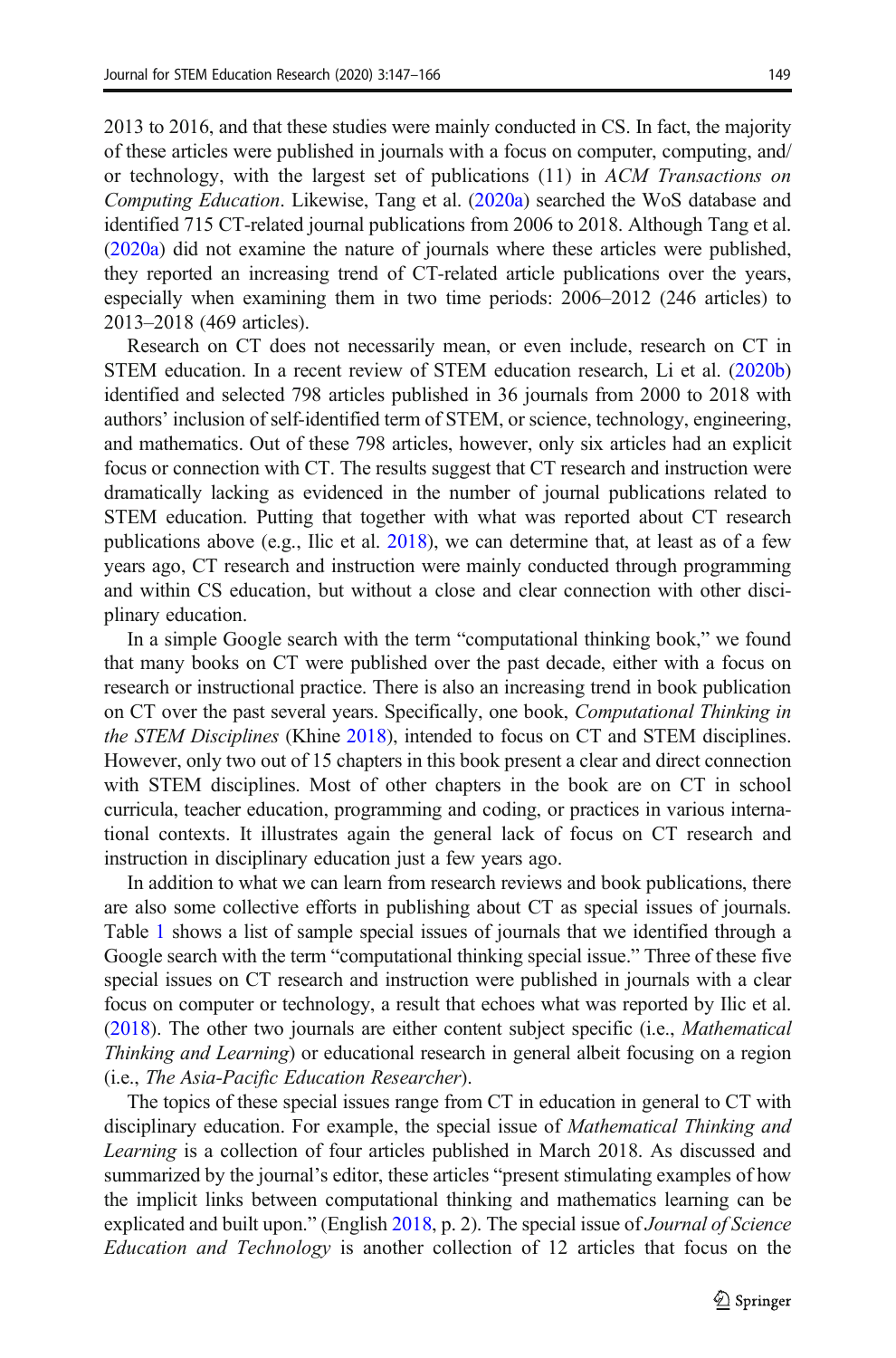| Journal                                                | Year     | Special issue's topic                                                       |
|--------------------------------------------------------|----------|-----------------------------------------------------------------------------|
| Mathematical Thinking and Learning                     | Jan 2018 | Computational thinking and mathematics learning                             |
| Computers in Human Behavior                            | Mar 2018 | Exploring the computational thinking effects in<br>pre-university education |
| International Journal of<br>Child-Computer Interaction | 2018     | Computational thinking and coding in childhood                              |
| Journal of Science Education and<br>Technology         | Feb 2020 | Computational thinking from a disciplinary<br>perspective                   |
| The Asia-Pacific Education<br>Researcher               | Feb 2020 | Computational thinking education in the<br>Asian Pacific region             |

<span id="page-3-0"></span>Table 1 Selected special issues of journals on CT published recently

relationship between CT and other disciplines, especially in making connections between established pre-college school subject content areas of STEM and newer CT-integrated disciplines (Lee et al. [2020](#page-16-0)).

At the time of writing this editorial, there are at least three more special issues of journals on CT that are in preparation. Two of these have a clear focus on CT and disciplinary education: "computational thinking for STEAM and engineering education" in Computer Applications in Engineering Education; and "data literacy & computational thinking in engineering education" in Journal of Computing in Higher Education.

These recent publications show a trend of research in developing students' CT, from efforts similar to those in the past that focused on programming and CS education (e.g., Ilic et al. [2018](#page-16-0)) to connecting and integrating CT with disciplinary education, especially STEM education. It is this latter trend that we aim to discuss further in this editorial.

# The Complexity and Challenge in Connecting CT and STEM in Education

In comparison to efforts in developing students' CT predominantly through programming and in CS instruction, the slow and late-emerging trend of developing CT in disciplinary education is likely associated with other factors, such as politics and curriculum decisions. For example, in Switzerland, STEM is implemented in the German-speaking region as MINT (mathematik, informatik, naturwissenschaften, and technik) but not yet in the French-speaking part. In the latter, it is thus likely to integrate newly mandated CS education in another discipline with cross-disciplinary projects and CT may be considered as a transversal skill as others such as creativity and communication.<sup>1</sup> It is important for us to know how CT may be connected with STEM when discussing how to develop CT in connection with STEM education.

In the following sections, we discuss two shifts to illustrate the complexity and challenge in connecting CT and STEM in pre-college education. The first shift (disconnecting CT from non-CS STEM in education) has already taken place. It concerns the rapidly rising visibility of CT as important to all students, but enacted mainly in terms of programming and

<sup>&</sup>lt;sup>1</sup> Email communication with Morgane Chevalier in Switzerland, July 2020.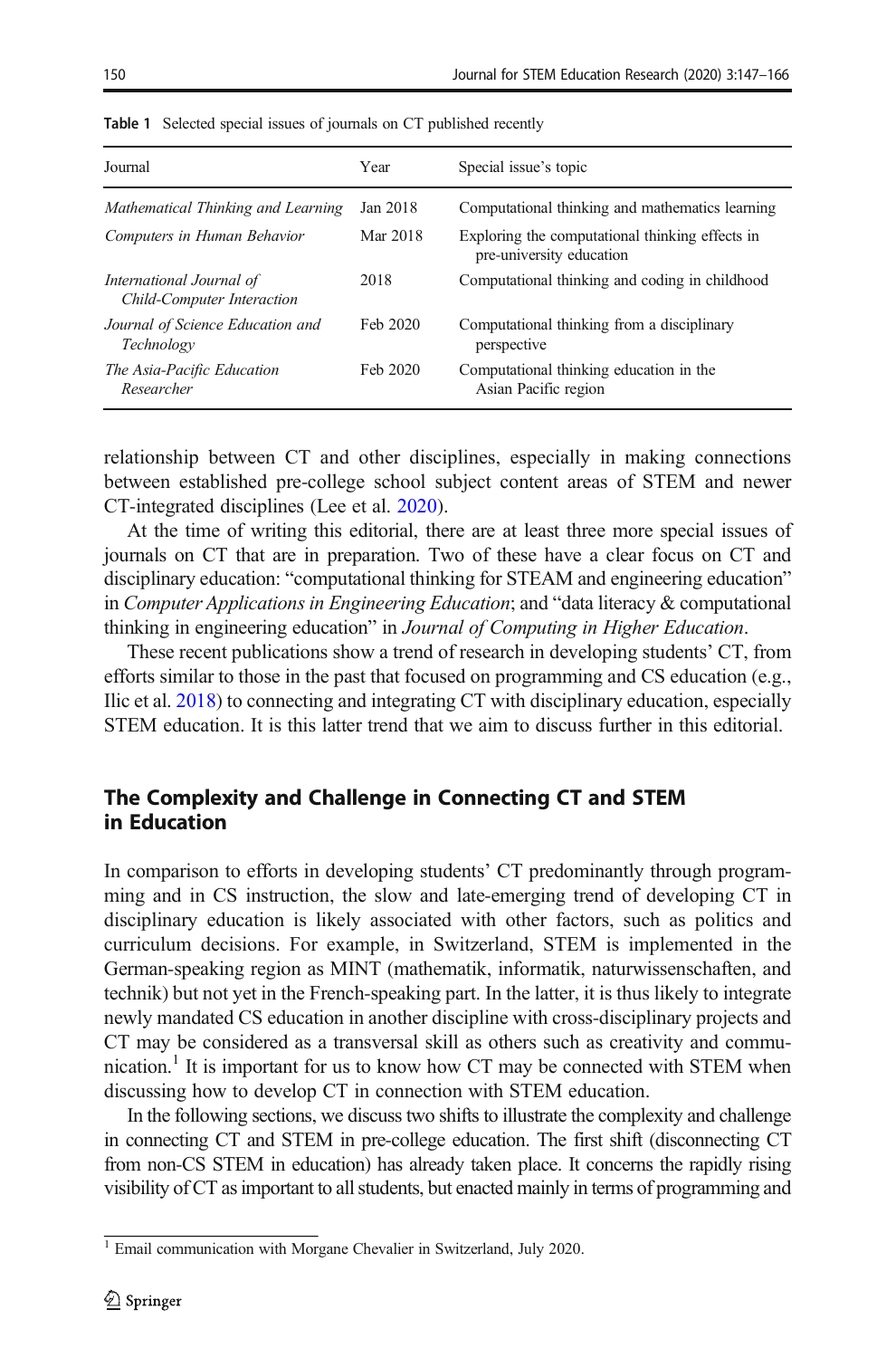within CS education. The second shift (re-connecting CT with non-CS STEM in education) started more recently. It concerns moving CT beyond programming and CS, per se, to integration in disciplinary education, especially integration with STEM.

# Shift 1: CT Comes to Be Taken as Important Not Only for STEM Professionals But Also for Every Student, But It Is Enacted Instructionally Within a CS Disciplinary **Perspective**

In STEM professions, it is commonly recognized that computing and CT are important (Denning [2007;](#page-15-0) Froyd et al. [2012\)](#page-16-0). In fact, as Denning [\(2009\)](#page-16-0) pointed out, CT has long been used and commonly talked about in many professional fields, such as physics and biology, even without the participation of computer scientists. To many scientists, the use of computing is not only a tool, but also a way of making discoveries, involving problem solving, design, and model building. For example, computational modeling is used in biology research (Brodland [2015](#page-15-0)), climate risk management (Garner et al. [2016\)](#page-16-0), and robust decision making under deep uncertainty (Lempert [2019\)](#page-16-0). CT is naturally part of STEM, including of course, CS.

However, the significance of CT in STEM fields did not automatically translate into school instruction. CT was not considered to be important to everyone until Wing's call for its special role (Wing [2006\)](#page-18-0). At the same time, as a computer scientist, Wing populated a CS discipline-based notion of CT that presents a foundational connection between CT and CS. Following Wing's conception of CT, it would become necessary to make CS education available for every student in order to develop their CT. There are, indeed, many educational initiatives that have been developed to make CS education available to many more students, simultaneously developing their CT (e.g., Grover and Pea [2013;](#page-16-0) U.S. National Science Foundation [n.d.\)](#page-18-0).

With Wing's particular disciplinary perspective on CT, the *subject fixation* of CT within CS becomes all but inevitable. In fact, her perspective simultaneously makes the connection between CT and other disciplines of professional STEM and STEM education much less direct and unclear. It would even lead to the question whether CS is already part of STEM, so that developing students' CT (under the CS disciplinebased perspective) is readily part of STEM education. As we discuss further, below, the relationship between STEM and CS has not been straightforward and clear either in scholarly discussion or in educational practice.

#### T in STEM Is Not the Same as CS

Although there is "T" in STEM, meaning technology, the position of technology (and also engineering) in STEM has been less clear in comparison to the traditional subjects of mathematics (M) and science (S) in STEM (e.g., Bybee [2000](#page-15-0); Daugherty [2009;](#page-15-0) Nager and Atkinson [2016\)](#page-17-0).

If taking T as the use of computers, one may think that T includes CS as part of STEM. But a focus on the computer as a tool does not serve either T or CS well. As discussed in the previous editorial, CS is no longer taken as a study centering on computers, per se, but rather about processing information, both artificial and natural (Denning [2005](#page-15-0)). At the same time, T needs to be taken as a field of interdisciplinary study that goes well beyond computers, or even computation. For example, Bybee [\(2000\)](#page-15-0) argued that "To be clear, the use of computers,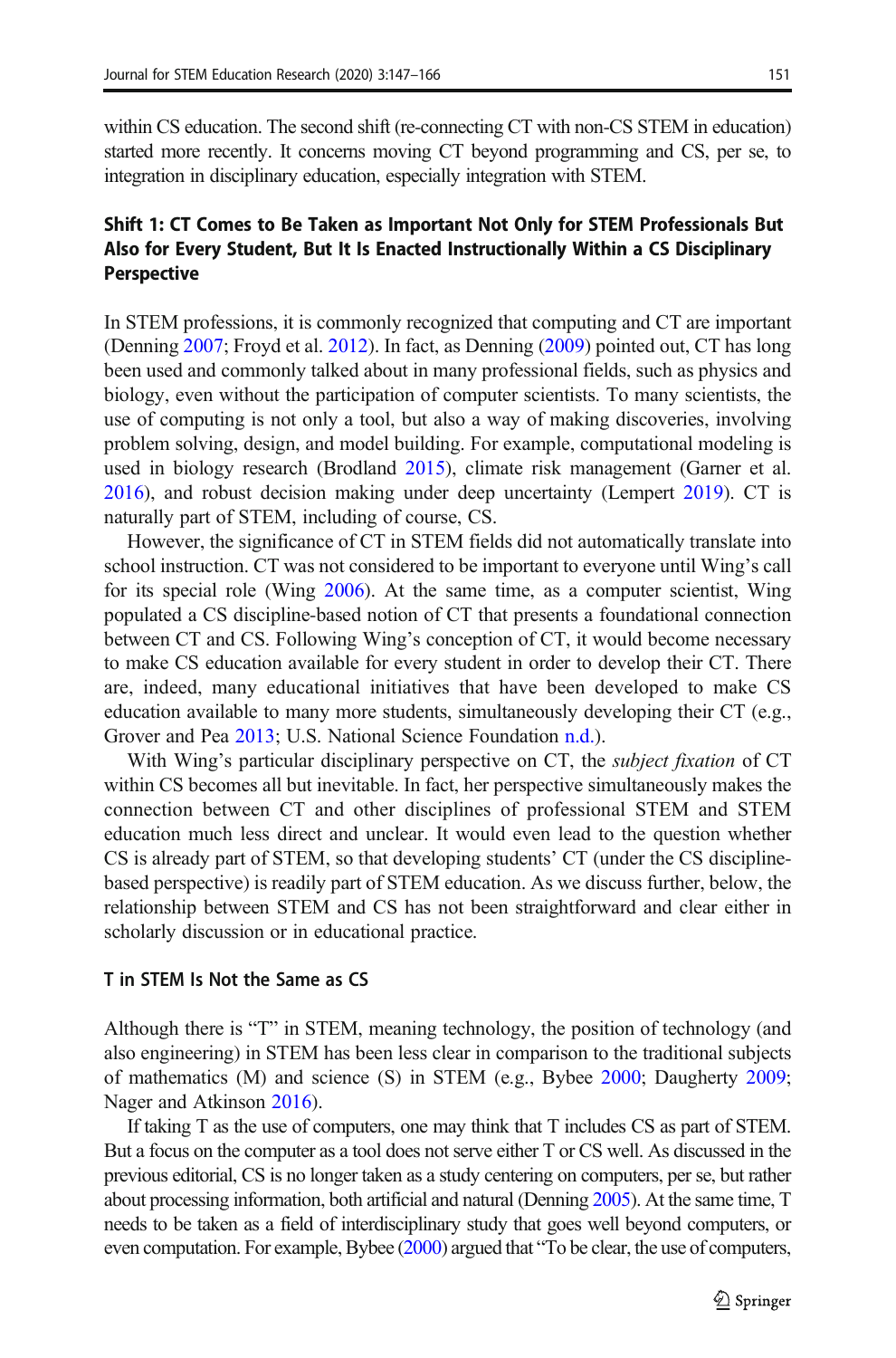as one of many educational technologies, is essential in this age. However, it should not be confused with the study of technology, which provides students with opportunities to learn about the processes of design, fundamental concepts of technology and engineering, and the limits and possibilities of technology in society" (p. 23). In fact, many argued the importance of CS and considered CS as closely related but not the same as T (e.g., Guzdial and Morrison [2016;](#page-16-0) Nager and Atkinson [2016](#page-17-0)). Nager and Atkinson ([2016](#page-17-0)) even argued that CS is not part of STEM, as it is not even represented in the acronym "STEM."

# CS Had Not Been Considered as Important as Other Disciplines in STEM Education Until Recently

The importance of CS did not gain much recognition in many education systems including the USA in the past (e.g., Wilson et al. [2010\)](#page-18-0). With the recognized importance of computing in many different fields (PITAC [2005\)](#page-17-0), making CS education for all has gained momentum over the past decade. Specifically in the USA, Congress passed a "STEM Education Act of 2015" with an explicit indication: the term "STEM education" means education in the subjects of science, technology, engineering, and mathematics, including computer science (U.S. Congress [2015\)](#page-18-0). Thus, although CS differs from T in STEM, including CS in STEM education has been officially recognized and promoted at the national level in the USA (U.S. Department of Education [n.d.\)](#page-18-0).

Viewing CS as equally important as other disciplines of STEM is now echoed in many influential documents and initiatives in the USA. For example, current administration announced an initiative for STEM education funding, with CS listed together with STEM in the announcement (White House [2017\)](#page-18-0). However, the inclusion of CS in STEM education does not yet help make direct connections between CT and STEM in disciplinary education other than in CS.

# Shift 2: Transforming Students' CT Development as Connected Directly with Not Only Programming and CS, But Also Other Disciplines of STEM in Education

Putting CS as part of STEM education helps promote CS as important for all students, but does not provide direct implications for developing CT through non-CS education, respecting the fact that CT can (and maybe should) also be developed through other STEM disciplines. Instead, taking CT as intimately connected with STEM disciplines, and not just CS, reflects what has been the reality in many professional fields of STEM even before Shift 1 discussed above. More importantly, it presents a re-direction in CT education to explicitly and substantially link to STEM education, beyond just CS.

As discussed in our previous editorial (Li et al. [2020a\)](#page-17-0), this shift in educational efforts requires us to broaden the conception of CT so that it is not restricted to a CS disciplinary perspective. Such broadening can contribute to the framing of our review and discussion about educational efforts in developing students' CT.

# Understanding CT Development as Involving Discipline-Specific Facets

Recognizing CT's importance does not immediately provide guidance for how to teach it. In fact, many teachers in pre-college education have difficulties in developing and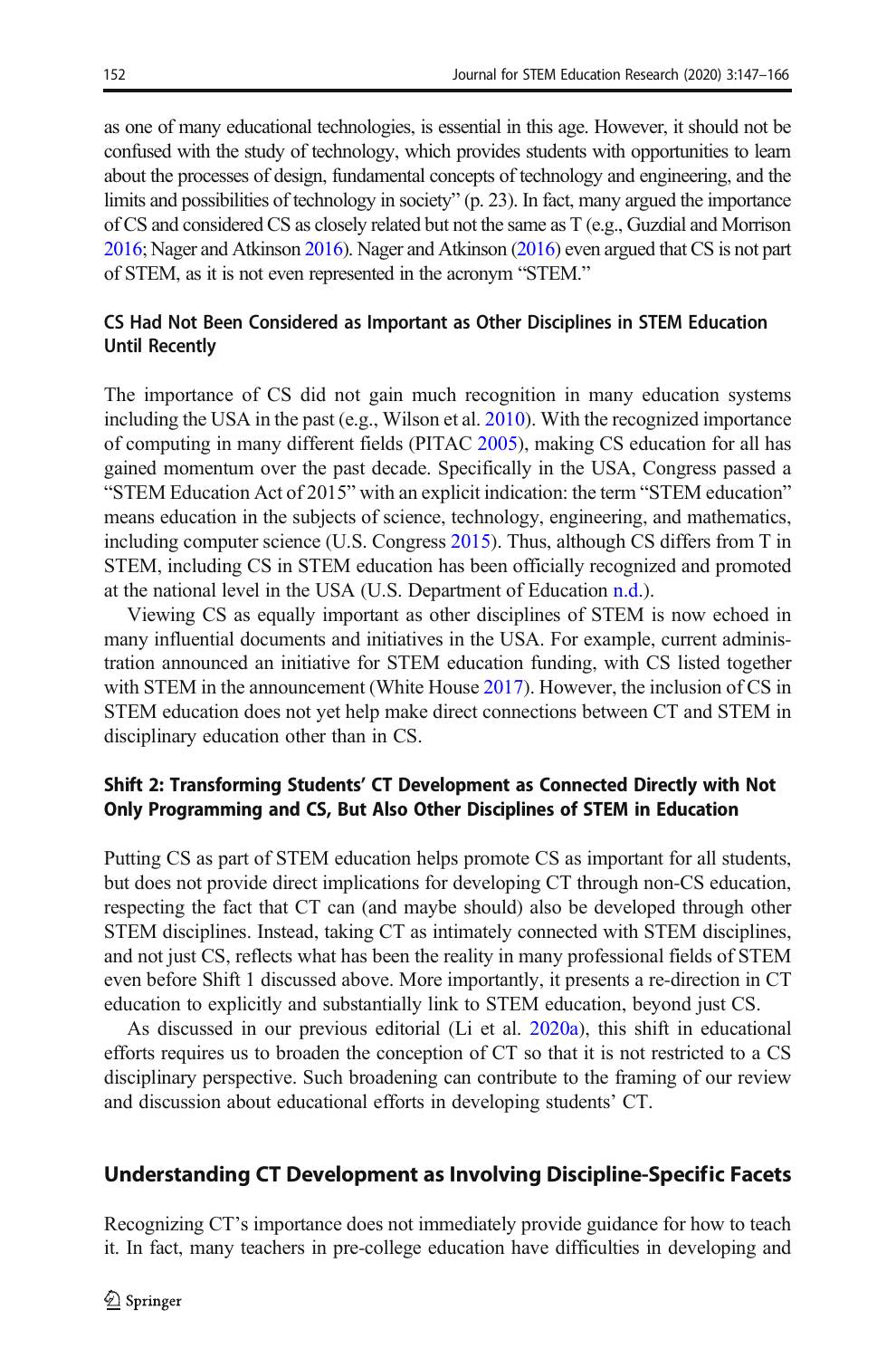implementing particular educational activities for teaching CT to students (Denning [2017;](#page-16-0) Hsu et al. [2018\)](#page-16-0). The complexity in CT education relates not only to the multifaceted nature of CT, but also to the diversity of related interventions and educational programs (e.g., Grover and Pea [2013;](#page-16-0) NRC [2011](#page-17-0); Shute et al. [2017\)](#page-18-0). In our view, complexity in understanding the nature of CT and complexity in instructional orientations are closely related, with one leading to another. Researchers, instructional developers, educators can pre-specify facets of CT and then develop or identify activities or tools for instructional use. Conversely, facets of CT may not be consciously prespecified or chosen, but resulted from implementing educational activities and tools determined by a third party. By using the nature of CT as a lens, we can frame our review and discussion of different educational initiatives and programs in the following two sections: developing CT with a specific disciplinary focus and with a focus on trans-disciplinary thinking practices.

#### Developing CT as a Discipline-Specific Thinking Practice

Viewing CT as a discipline situated thinking process and practice is common for researchers and educators in STEM disciplines. Because CT is commonly used by professionals not only in CS but also in other STEM disciplines, developing students' CT can potentially take approaches that differ in terms of the view of CT as related to CS in specific or other individual disciplines of STEM.

### Developing Discipline-Specific CT in and Through Programming- or Coding-Oriented Activities and CS Education

CT is often viewed as directly related to programming, coding and CS, especially after the publication of Wing's seminal paper (Wing [2006](#page-18-0)). Efforts to develop students' CT thus tend to develop and use activities, tools or platforms related to programming knowledge and skills in educational interventions and programs (e.g., Barth-Cohen et al. [2018;](#page-15-0) Hsu et al. [2018](#page-16-0); Lye and Koh [2014](#page-17-0); Shute et al. [2017](#page-18-0)). As an example, Barth-Cohen et al. [\(2018\)](#page-15-0) investigated how fifth graders interpret and navigate information when participating in various coding and problem-solving activities in a programming environment. In their study, the school adopted and used a robotics curriculum, had software installed in school-provided laptops for students, and had one physical robot for instructional use. Students' CT development was examined with an emphasis on their performance in formulating and solving problems in this robotic programming environment.

It should be pointed out that, even with the CS discipline-based view of CT, previous work has proposed various models and frameworks to further conceptualize and operationalize CT (Grover and Pea [2013](#page-16-0); Shute et al. [2017\)](#page-18-0). It is thus not surprising to find many contrasting educational activities and programs for teaching and assessing CT. Several review articles summarized how active relevant research and educational efforts are in developing students' CS discipline-based CT. For example, a literature review of CT research by Shute et al. ([2017](#page-18-0)) includes a synthesis of various approaches used to develop CT in K-16 settings. Among 11 studies being reviewed, 10 studies used specific programming tools or platforms for CT training purpose, such as Scratch, C, Alice (Carnegie Mellon University [1999](#page-15-0)), paper-and-pencil programming, and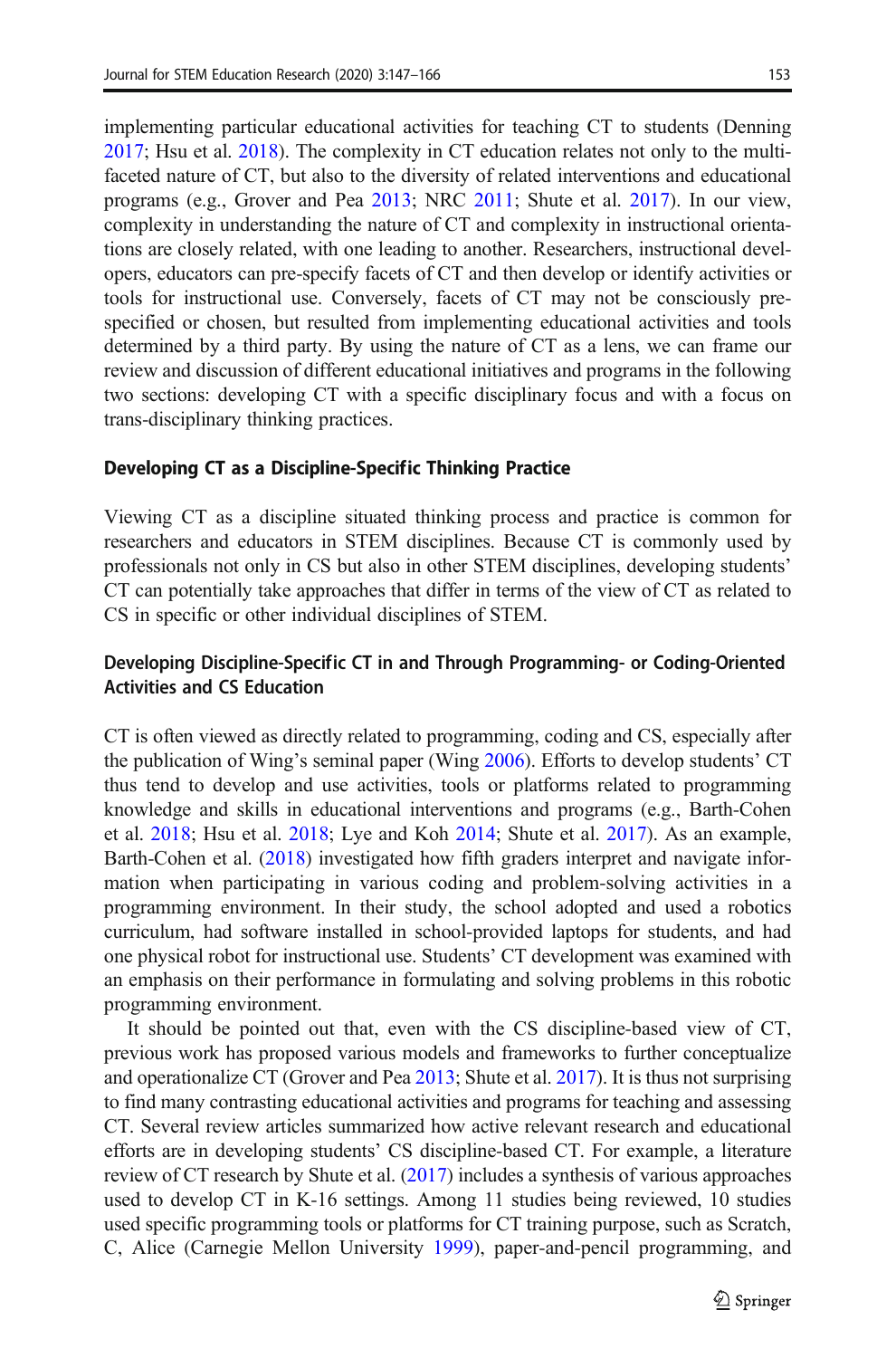various robotics packages. Likewise, in a meta-review of CT education studies published in journals between 2006 and 2017, Hsu et al. ([2018](#page-16-0)) found that CT has mainly been applied to activities in program design and CS. Most of the 120 articles focused on programming skill training and mathematical computing, while some adopted a cross-domain teaching mode to enable students to manage and analyze materials of various domains by computing.

Although programming is commonly used as important activities for developing students' CT, some researchers have pointed out that the acquisition of superficial or language-oriented programming skills is often ineffective in helping students to transit from novice programming to problem-solving-oriented programming (e.g., Buitrago Flórez et al. [2017](#page-15-0); Michaelson [2018](#page-17-0); Moors and Sheenan [2017\)](#page-17-0). CT development should not be limited to acquiring programming skills, but more on problem solving through computational means. Thus, some researchers proposed alternative approaches to develop problem-solving-oriented CT such as, "systematic CT" (Michaelson [2018](#page-17-0)) and "creative computational problem solving" (Chevalier et al. [2020\)](#page-15-0). For example, Chevalier et al. ([2020](#page-15-0)) took the view of CT development using a robot as more about the problem-solving process than just programming the robot to solve the problem. They proposed a creative computational problem solving model for teaching CT. With this model, they conducted an experimental study with elementary school students using an educational robot and a programming interface. They imposed pre-designed restrictions to the experimental group for accessing the programming interface or executing the code on the robot, while the control group was given the same task and working environment without any accessing restrictions. They found that students in the control group spent most of their time in programming and evaluating in a trialand-error loop and could hardly move out of this loop to systematically analyze the problem and test strategies for solving it. In contrast, the experimental group was forced to shift their attention toward understanding the problem, generating ideas and formulating strategies, instead of jumping to programming the robot. Their results suggest the importance of not only having a good understanding of CT (e.g., not focusing exclusively on acquiring programming skills), but also thinking and planning carefully in developing and implementing educational activities to develop students' CT.

In our previous editorial (Li et al.  $2020a$ ), we pointed out that computational literacy is a concept proposed and used even before CT (diSessa [2000,](#page-16-0) [2018](#page-16-0)). This concept highlights the importance of computation for students' learning beyond programming. The concept is not the same as Wing's [\(2006\)](#page-18-0) conception of CT in that computation is not viewed as the special province of computer scientists, and everyone does not need to think like a computer scientist. In recent report Charting a Course for Success: America's Strategy for STEM Education (Committee on STEM Education [2018\)](#page-15-0), both computational literacy and CT were included and used when laying out the vision for the USA to success in STEM education.

### Developing Discipline-Specific CT in and Through Education in Non-CS STEM **Disciplines**

As discussed and summarized above, there is a growing trend of work that tries to integrate CT with disciplinary education. One approach commonly used is to follow the conception of CT outlined by Wing [\(2006\)](#page-18-0), and then discusses possible activities and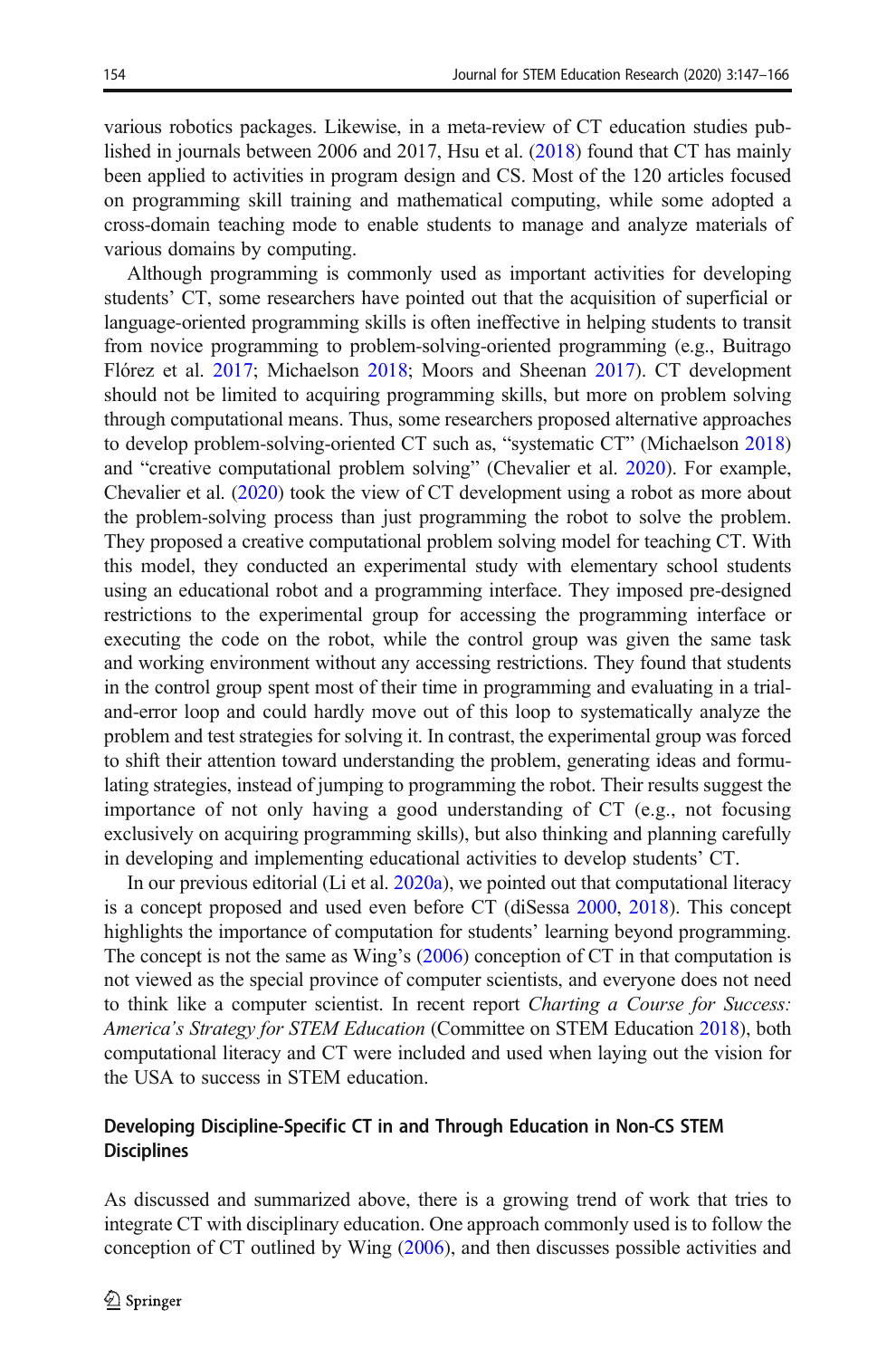approaches to develop students' CT within different disciplines (e.g., Barr and Stephenson [2011](#page-15-0); Fennell et al. [2020;](#page-16-0) Lee et al. [2020](#page-16-0); Swaid [2015](#page-18-0)). For example, early efforts in this direction involved the identification of possible inclusion of CT in various school subjects, with explanation about which aspects of CT can be included for a specific school subject (e.g., Barr and Stephenson [2011](#page-15-0); Swaid [2015\)](#page-18-0). Typically, there is a lack of empirical investigations (Grover and Pea [2013](#page-16-0)).

Recent efforts in this direction involve more in specific integration designs and/or empirical follow-up studies (e.g., Fennell et al. [2020;](#page-16-0) Lee et al. [2020;](#page-16-0) Tucker-Raymond et al. [2019](#page-18-0)). For example, in the special issue of Journal of Science Education and Technology, researchers reported particular strategies taken to make connections between existing STEM subjects in pre-college education and CT, CT-integrated disciplines such as computational sciences (Lee et al. [2020](#page-16-0)). As another example, Fennell et al. ([2020](#page-16-0)) pointed out the lack of effective pedagogy in postsecondary engineering education that can help develop students' "computational adaptive expertise," one's ability to flexibly use computational knowledge in novel situation in the context of engineering design (McKenna et al. [2008\)](#page-17-0). They drew upon recent research to formulate a computational apprenticeship framework. It is a constructivist research and practice model to introduce students to meaningful computational practices through a series of discipline-situated programming projects.

When discussing CT as associated directly with STEM disciplines, and not just CS, it is also reasonable to ask if the nature of CT practices in STEM disciplines differ from CT practices in CS. In fact, some researchers tried to examine the practices of CT by STEM professionals to help inform CT development and assessment in disciplinary education (e.g., Beheshti et al. [2017;](#page-15-0) Malyn-Smith and Lee [2012;](#page-17-0) Weintrop et al. [2016\)](#page-18-0). For example, Weintrop et al. [\(2016\)](#page-18-0) took the approach, in contrast to others, that emphasized topics such as abstraction and algorithms, defining CT as a taxonomy of CT practices in mathematics and science. They drew on the existing CT literature, exemplary CT instructional activities and materials, and interviews with mathematicians and scientists, to develop the taxonomy of 22 CT practices organized into four major categories: data practices, modeling and simulation practices, computational problem solving practices, and systems thinking practices. Weintrop et al. discussed, with specific examples, how such a taxonomy can help provide three main benefits of integrating CT with STEM education: (1) building a reciprocal relationship for learning mathematics and science with CT, (2) establishing a sustainable learning environment that can engage all students, and (3) bringing efforts in developing CT in disciplinary education in line with the increasingly computational nature of scientific and mathematical practices.

Along this line of work, characterizing the nature of CT in professional practices, Beheshti et al. [\(2017\)](#page-15-0) further interviewed 17 professional practitioners in STEM to identify possible characteristics of CT practices that are important to them. These 17 interviewees had expertise in a range of STEM disciplines such as biochemistry, materials science, chemistry, computer science, and transportation engineering. Based on the same taxonomy of 22 CT practices grouped into four categories (Weintrop et al. [2016\)](#page-18-0), Beheshti et al. [\(2017\)](#page-15-0) found that each main category of CT practices is identified at similar levels across different disciplines: around 30% use in data analysis, 20% in modeling and simulation, 30–35% in computational problem solving, and 15–20% in systems thinking. At the same time, when focusing on the role of computation in CT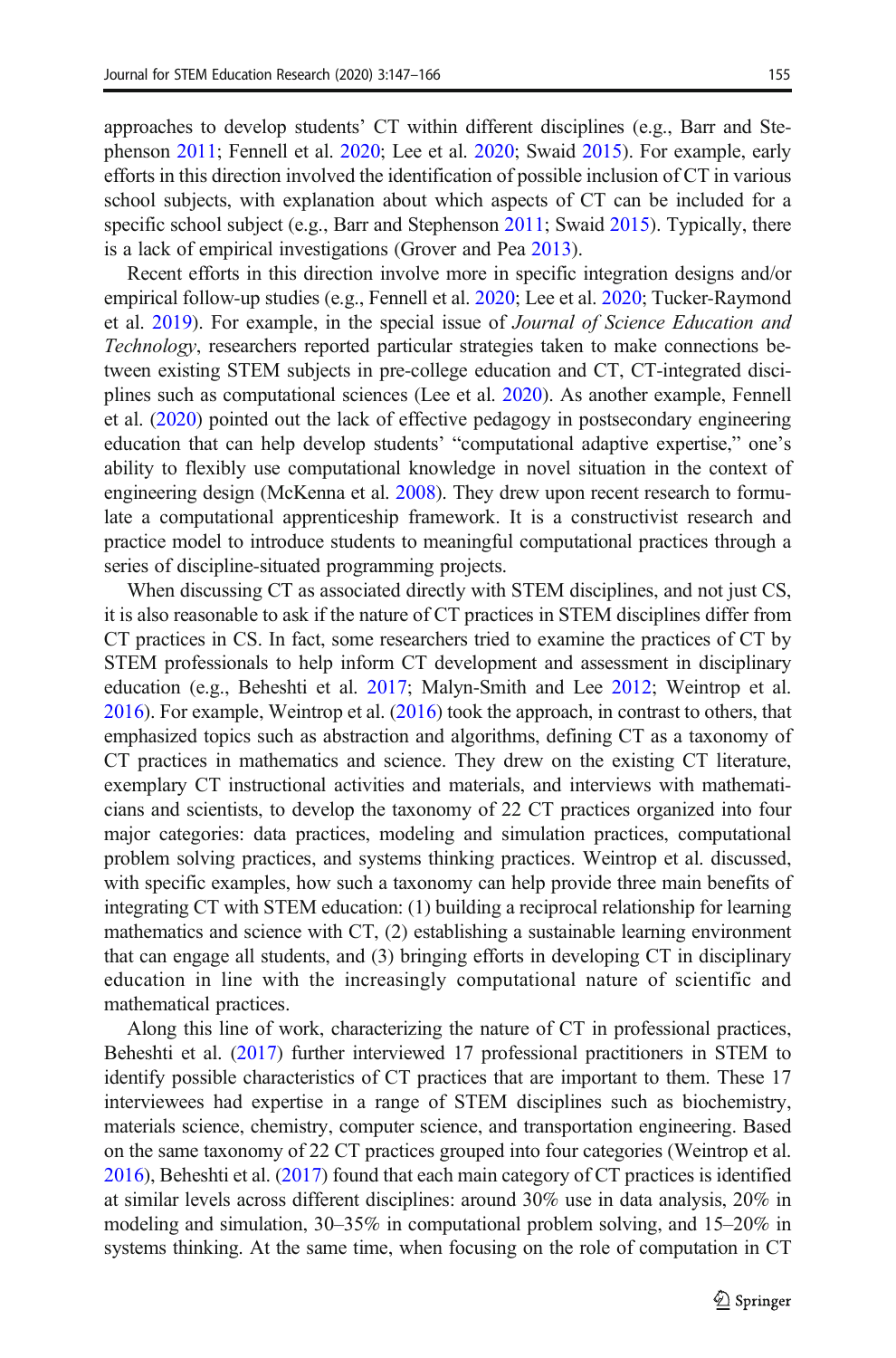practices of these interviewees' research, they found that STEM researchers working more on experimentation than computation would use data practices more frequently, those with higher use of computation entailed a greater use of systems thinking practices and modeling-and-simulation practices. Theoretical researchers mainly drew on computational problem solving practices. Beheshti et al.  $(2017)$  indicated that these results help identify and inform educational efforts in high school mathematics and science learning contexts.

Across different disciplines that students are exposed to, it is also important to consider different families of CT practices that likely exist within them. CT can vary in different disciplines such as chemistry, physics, and logic, as revealed by Beheshti et al. [\(2017\)](#page-15-0). It is not surprising that CT would become discipline-specific when viewed within different disciplinary education. CT competence, if taken as trans-disciplinary practices, would then require exposure for students to a variety of different disciplines so they can apply the right ones when solving practical problems.

#### Developing CT as a Trans-disciplinary Thinking Practice

By emphasizing the process of thinking, we proposed that CT involves searching for ways of processing information that are incrementally improvable in their efficiency, correctness, and elegance (Li et al. [2020a](#page-17-0)). This definition helps broaden the conceptualization of CT to go beyond specific subjects in which CT may operate, thus avoiding a subject fixation concerning CT. In fact, some scholars shared similar thoughts in their conceptions of CT. For example, Sengupta et al. [\(2018\)](#page-18-0) took an epistemological shift to view coding and CT more as a complex form of experience, rather than as mastery over computational logic and symbolic form. Shute et al. ([2017](#page-18-0)) conducted a literature review concerning CT and then defined CT primarily as a way of thinking and acting, with or without the assistance of computers. Then, they further specified CT primarily in computational problem solving with six main aspects: decomposition, abstraction, algorithm design, debugging, iteration, and generalization.

To make CT truly accessible and important to all students, educational initiatives and programs need to be developed and made available in pre-college STEM education with the broadened view of CT as a trans-disciplinary thinking process and practice. The following sections discuss some educational initiatives from the literature and also discuss efforts in facilitating students' learning of STEM with CT.

#### Developing Trans-disciplinary CT in and Through STEM Education

With the recognition that CT is not only in CS but also in many different subjects and everyday activities, Lu and Fletcher [\(2009\)](#page-17-0) argued that CT development should be articulated and reflected in students' learning of different subject contents before teaching programming language. They provided specific examples to illustrate their argument for developing (aspects of) CT as a general competence, without the use of programming language. For example, in mathematics when solving algebraic word problems, students can learn and experience the use of a trial-and-error (blind) approach, or a heuristic approach to identify and use specific strategy. They can learn how to *represent* word problems, and apply algebraic rules to *derive* simpler forms. To Lu and Fletcher [\(2009\)](#page-17-0), these notions (especially those rendered in *italic*) are similar to CT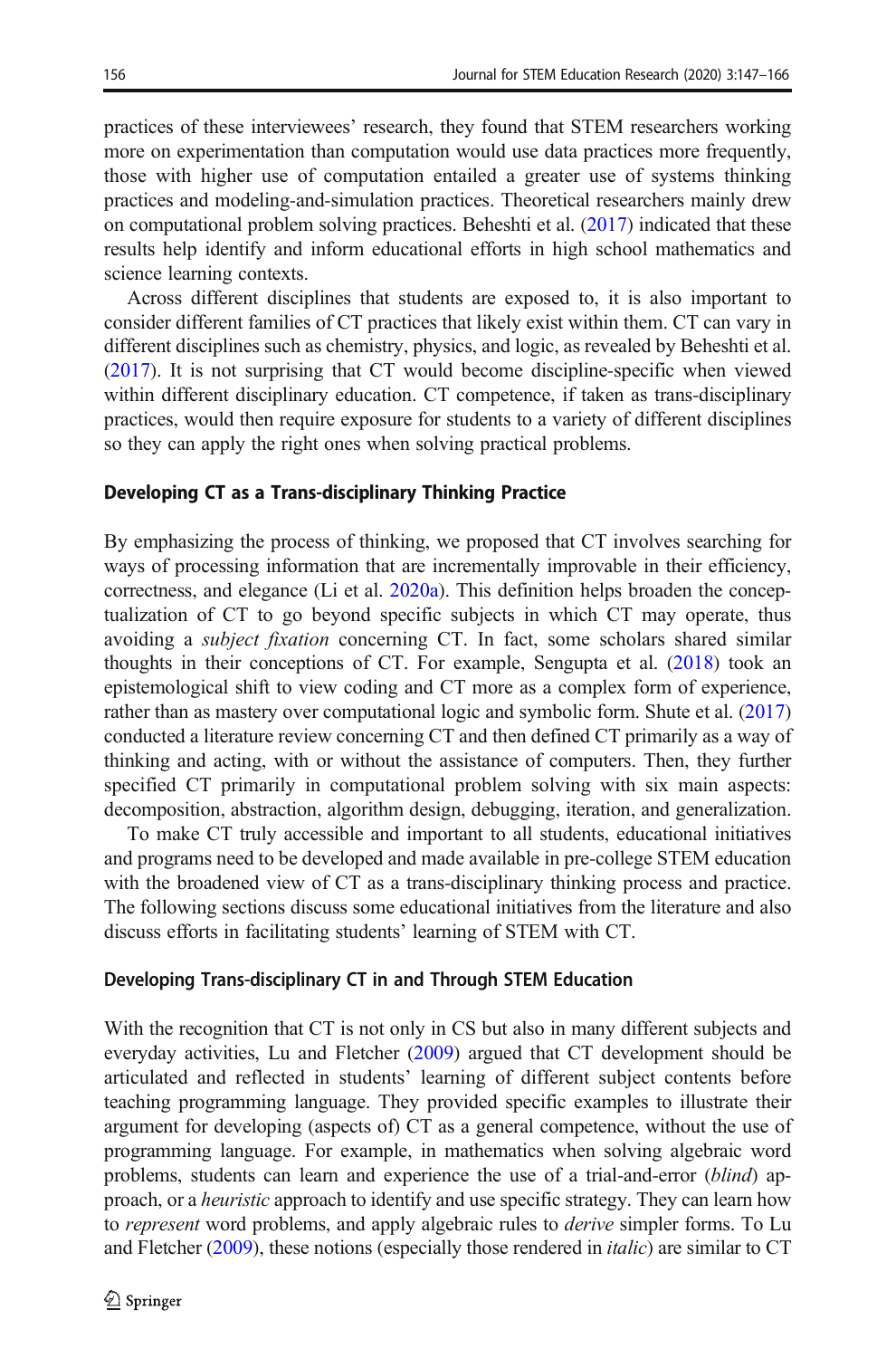as experienced in CS. As another example, they argued that group work in science courses can also be used in developing CT. Specifically, data-exchange interactions among group members "are ideal situations for formally introducing notions of interface and encapsulation." (p. 264).

Sengupta et al. ([2018](#page-18-0)) took a paradigmatic shift in the epistemology and pedagogy of computing and CT, especially for pre-college STEM education. They built on the Science as Practice (Duschl [2008;](#page-16-0) Lehrer [2009](#page-16-0)) conception to argue for adopting a perspective in which epistemic and representational work are deeply intertwined. Specifically, they proposed to shift away from technocentrism (Papert [1987\)](#page-17-0) that focuses more on the production of a set of axiomatic computational abstractions, to a view from the perspective of teachers and students of computing and CT more "as discursive, perspectival, material and embodied experiences, among others" (p. 49). They discussed several previous studies as examples grounded in this perspective, and highlighted that computing and CT can take different forms, involving different sequences of learning activities and experiences. For example, teachers can use embodied modeling activity to help students in a third grade science classroom (Dickes et al. [2016\)](#page-16-0). In that learning environment, students engaged iteratively in cycles of embodied modeling of foraging behavior and graphing, and then modeled the same phenomena using multi-agent-based NetLogo simulations. They indicate that such event-based programming and modeling in that study can support students in developing conceptual understanding of complex scientific phenomena, by valuing (rather than ignoring) the roles of uncertainty and interpretive dilemmas that are inherent in students' modeling work (Farris et al. [2019](#page-16-0)).

#### Facilitating Students' Learning of STEM with the Integration of CT

Although the term CT was not used earlier in the history of computers and education, researchers have long been thinking about and developing educational activities and programs that combine the learning of programming and computational modeling together with mathematics and science in school education. For example, as a pioneer in developing students' procedural thinking through LOGO programming (Papert [1980\)](#page-17-0), Papert and colleagues also developed LOGO-based learning environments for subject content such as fraction in elementary school curricula (Harel and Papert [1990](#page-16-0)). The results from experimental studies led them to argue that integrated learning of programming with concepts in another domain can be easier and more effective than learning them separately. They believe that computation and programming have a reflexive synergistic quality to facilitate other knowledge acquisition. Abelson and diSessa [\(1981](#page-15-0)) produced a fully computationally infused version of a curriculum in geometry (known as "turtle geometry"), arguing both that this combination eased learning, but also that it changed the personal relationship between students and mathematics, turning "mathematics" into a more personal and experiential process. Some researchers also strived to develop and use other visual programming such as Boxer (e.g., diSessa [2000;](#page-16-0) diSessa et al. [1991\)](#page-16-0) and block-based programming (Weintrop and Wilensky [2017](#page-18-0)).

Since current connotations of CT are relatively recent, integrating it with disciplinary thinking and learning are also recent, especially when CT is viewed as a transdisciplinary thinking practice. We can identify two possible directions with the existence of limited research in this area. One direction is to take the view of CT as a trans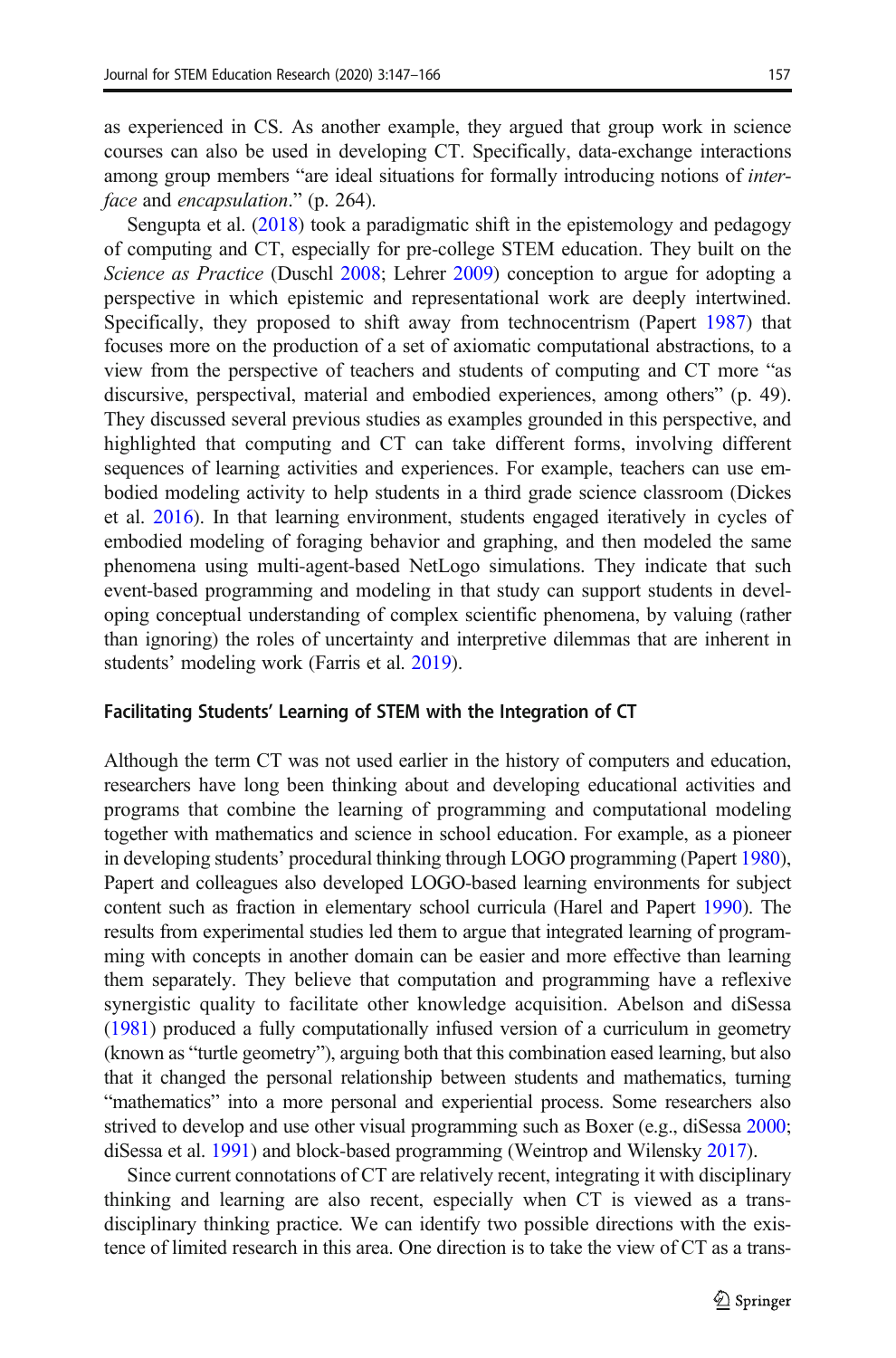disciplinary thinking practice, and then identify and design ways of integrating CT with discipline-specific STEM content learning. When focusing on a specific discipline, educational design and effort can place more attention on improving students' learning of disciplinary content in STEM with the integration of CT. When looking at CT integration across different disciplines, educational design and effort can place specific attention to developing students' CT as a general competence. In this way, development of CT instruction can potentially let students apply the proper practices when solving problems in the future. Several publications cited in the last section can provide illustrations (e.g., Lu and Fletcher [2009;](#page-17-0) Sengupta et al. [2018](#page-18-0)). To develop and use a systematic approach in this direction, it would also be valuable to explore and identify essential productive practices of trans-discipline CT and their connections with individual disciplines. Such essential productive practices can then be both an identifying feature and a bridge between CT and the disciplines. As an example, similar effort was taken in mathematics about productive patterns of mathematical thinking (Schoenfeld [2017\)](#page-18-0).

Another direction is to take CT as naturally integrated in different STEM disciplines, and then reconceptualize and shift STEM content learning from the traditional subject format to computational-based STEM content learning. Abelson and diSessa's "turtle geometry," cited above, and more recent work by diSessa and others (see cited in diSessa [2018\)](#page-16-0) are examples. In this direction, CT may be taken as a core skill for all students with a specific set of CT integration elements identified and used for bridging (e.g., Malyn-Smith et al. [2018\)](#page-17-0). The special issue on "computational thinking from a disciplinary perspective" published recently in the Journal of Science Education and Technology contains some further information on this approach (Lee et al. [2020\)](#page-16-0).

If CT is still viewed as discipline-specific and connected specifically with programming, we can identify a growing number of studies that investigate and document the effect of facilitating students' learning of STEM integrated with CT. For example, Sengupta et al. [\(2013\)](#page-18-0) proposed the use of agent-based computation to integrate CT with existing pre-college science curricula. Specifically, following Wing's notion of CT, they proposed a theoretical framework with four components and a sample learning environment: CTSiM (computational thinking in simulation and modeling), a visual-programming based learning environment for middle school science. The results from their pilot study with sixth grade students in two content units (kinematics and ecology) suggested significant student learning gains, as measured by students' pre- and post-test scores. As another example, Miller et al. ([2020\)](#page-17-0) presented an approach of integrating CT, as a set of practices delineated by Grover and Pea [\(2013,](#page-16-0) [2018\)](#page-16-0), in promoting students' learning in science education. Specifically, they demonstrated its feasibility and benefits through a case study of a group of US students in a fifth-grade project-based learning of science. Their case study provided qualitative analyses of how various practices associated with CT helped these students in developing shared understanding of the particle nature of matter.

# Assessment as an Important Dimension of CT, CT Research, and Instruction

Assessment has been an important dimension of CT itself since its early stage of development. The idea of Generate and Test was advanced early in information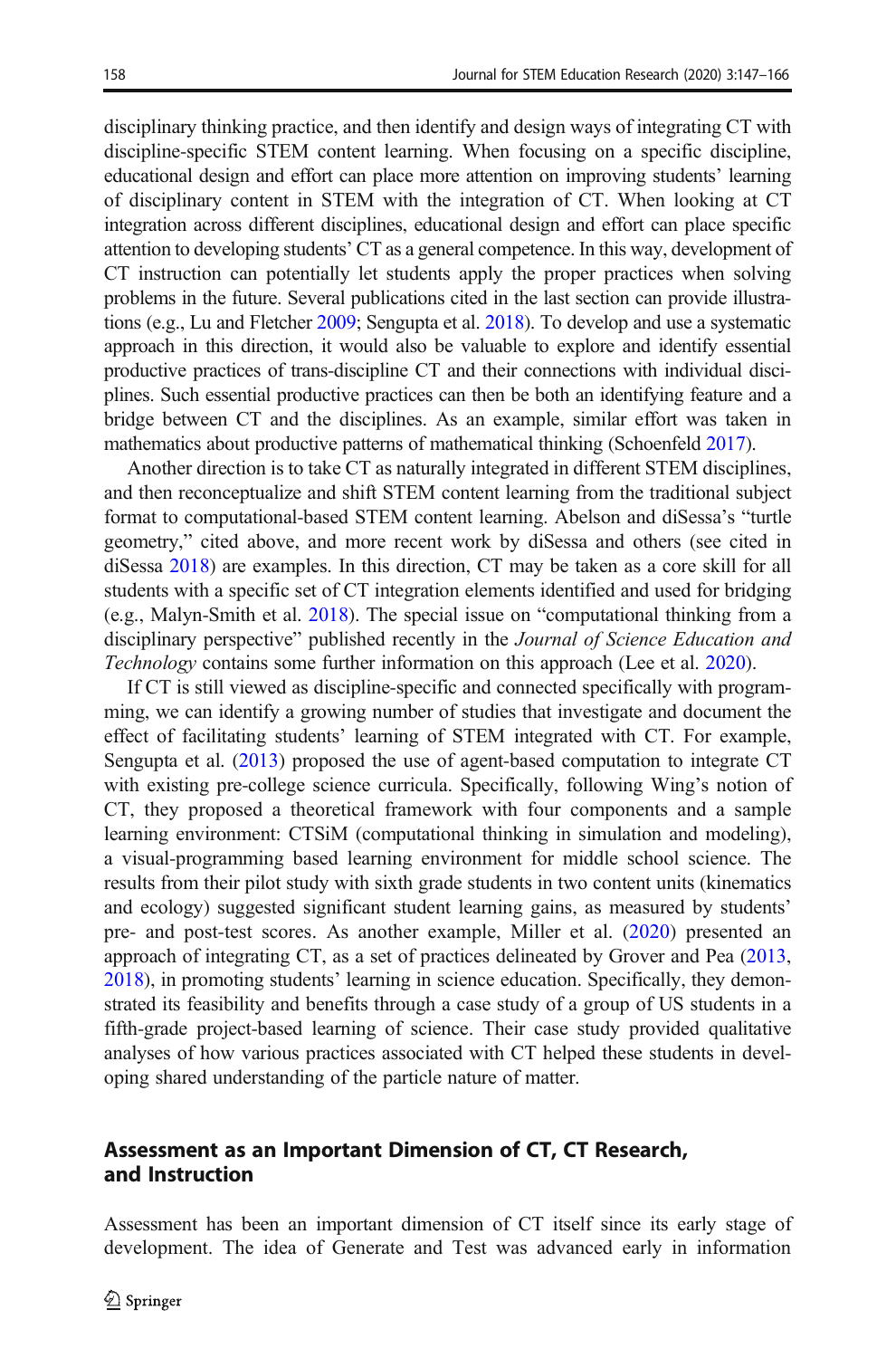processing theory, such as the T.O.T.E. for "Test - Operate - Test - Exit" proposed by Miller et al. [\(1960](#page-17-0)) for having monitoring devices that control the acquisition of the stimulus-response relationship populated in behaviorism.

A computational procedure or algorithm takes input and generates an output, followed by an evaluation of the output in the test phase. Proficiency in CT requires some fluency in choosing or developing alternative procedures and algorithms (with different sets of these in different disciplines), as well as criteria for evaluating the output to assess its relevance, appropriateness, utility, efficiency, and so on. The test component often requires multiple representations and perspectives. When a mathematical procedure is performed, those manipulations in the procedure may involve a sensory-motor skill such as evaluating whether a robot performance matches expectations, whereas magnitude estimation of the output is a separate skill. Thus, CT is likely to involve multiple cognitive processes and representations rather than mechanically applying a single computational component. Implementing the test component of generate and test, or T.O.T.E., remains an important ingredient in CT.

In CT research and instruction, researchers have realized the importance of CT assessment (e.g., Grover and Pea [2013](#page-16-0); Shute et al. [2017](#page-18-0); Werner et al. [2012\)](#page-18-0). Grover and Pea [\(2013\)](#page-16-0) summarized specific techniques and methods as developed and used in different projects, such as the use of student-created or predesigned programming artifacts to evaluate students' understanding and use of CT components (Werner et al. [2012](#page-18-0)), and students' debugging prebuilt faulty e-textile projects to evaluate students' engineering and programming skills (Fields et al. [2012\)](#page-16-0). Some important efforts in developing or promoting CT assessment have also been carried out by education professional organizations, assessment service entities, or nonprofit scientific research organizations such as SRI education (e.g., Bienkowski et al. [2015\)](#page-15-0).

Recent development in CT education has led to further attention to operationalizing CT. A common approach is to provide a list of component skills, possibly conceptualized as a model. The existence of diverse definitions and models of CT might make it difficult to get a consensus on CT assessment, and consequently make comparisons across different assessments also difficult if not impossible. Shute et al. ([2017](#page-18-0)) summarized some research efforts in CT assessment, including the use of questionnaires and surveys for measuring knowledge of and attitudes toward CT, interviews and observations with participants to understand their CT skill development, particular activity-based assessment (e.g., Scratch-based, or game-based), and the development and validation of CT scales for generic usage. Shute et al. [\(2017\)](#page-18-0) illustrated assessments of the conceptual foundation of several facets of their competency-based model of CT (decomposition, abstraction, algorithms, debugging, iteration, and generalization) with sample activities."

In a literature review of empirical studies about CT assessment, Tang et al. ([2020b](#page-18-0)) identified a total of 96 journal articles published before August 2019 through searching ERIC, PsycINFO, and Google Scholar. Their review showed some findings consistent with what others reported (e.g., Shute et al. [2017](#page-18-0)) and also identified aspects that call for further research and development efforts such as the following: CT assessment being mainly focused on assessing students' programming or computing skills but not others; the need for reliability and validity evidence for CT assessments; and the need for CT assessments for high school, college, and teacher education in addition to K-8 school levels. At the same time, it is important to point out that CT assessment is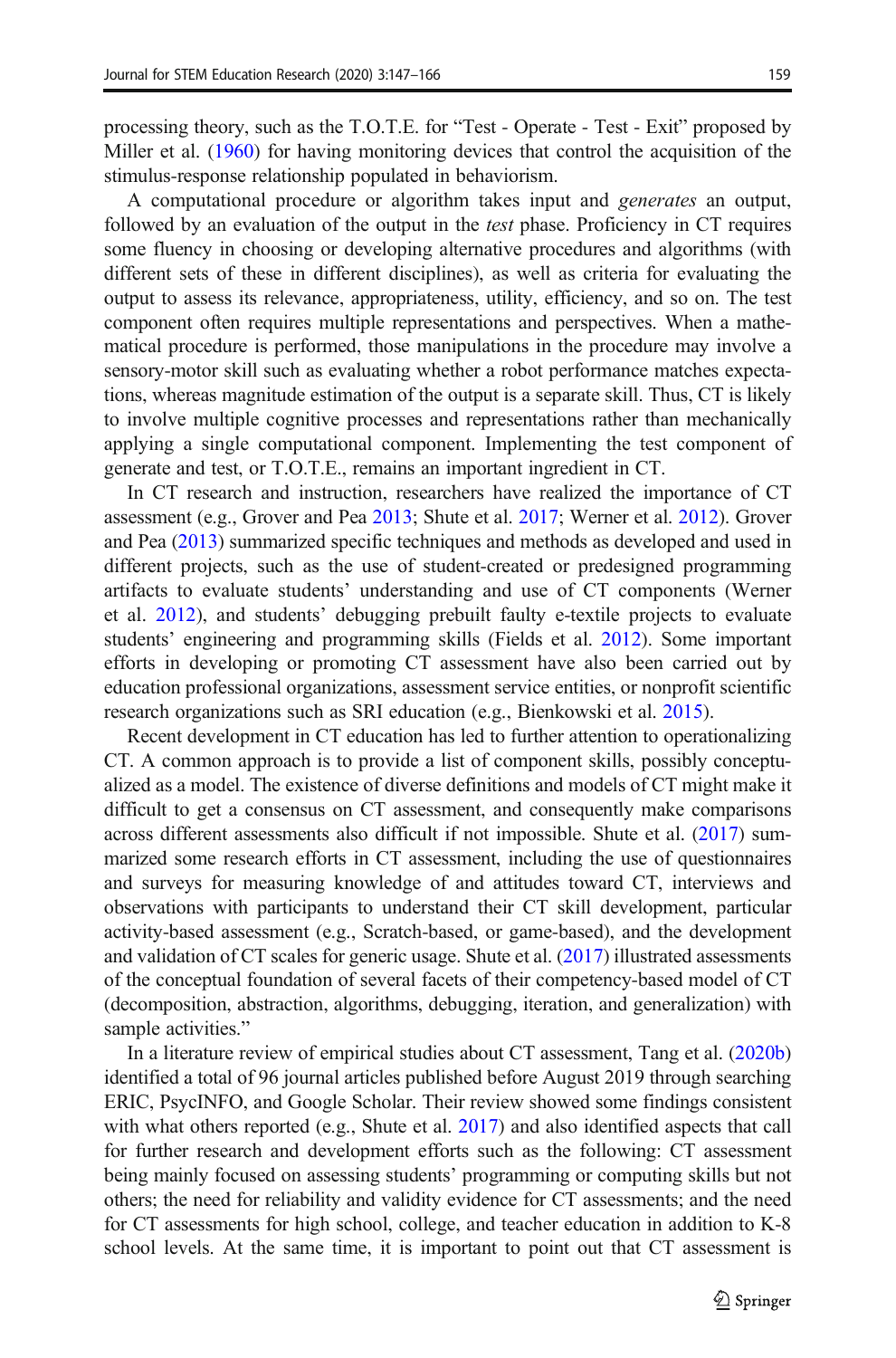receiving ever-increased attention from many researchers. Readers can find an increasing number of publications in this topic area, including design and content validation of CT tests for beginners (Relkin et al. [2020;](#page-17-0) Zapata-Cáceres et al. [2020\)](#page-18-0).

### Teacher Education in CT and CT-Integrated Disciplinary Education

Efforts to develop students' CT in school education require special attention to teachers who need to be prepared and supported to take on the challenge. As CT itself is relatively new in pre-college education and undergraduate education, it is not surprising that much more research is needed to understand how to prepare and support teachers in CT (Angeli and Giannakos [2020](#page-15-0); Barr and Stephenson [2011](#page-15-0); Yadav et al. [2014,](#page-18-0) [2017\)](#page-18-0).

CT is not a discipline by itself. Compared to disciplinary training for teachers, there are unique challenges in finding ways of helping teachers to develop students' CT. One common approach is to view teachers' instructional expertise as knowledge and skill based, similar to the case in disciplinary education, such as mathematics instruction (Li and Kaiser [2011\)](#page-17-0). With this perspective, some researchers have tried to find out what CT knowledge and skills teachers may need for themselves, and then what they may need to integrate and implement CT in subject content teaching for their students (Mouza et al. [2017;](#page-17-0) Yadav et al. [2017](#page-18-0)). For example, Mouza et al. [\(2017\)](#page-17-0) redesigned an educational technology course for pre-service teachers (PSTs) to prepare PSTs to integrate CT in school curricula. Based on the technological pedagogical content knowledge (TPACK) framework, Mouza et al. tried to explicate the framework with CT-related concepts, computing tools, and practices. They hypothesized that teachers who need to integrate CT in disciplinary content teaching would need to have two sets of knowledge in relation to their framework: (1) technology knowledge related to CT (TK-CT), and (2) disciplinary content knowledge and pedagogical strategies (both general and content-specific) in relation to CT. Together, they called this body of knowledge TPACK-CT. In their study with 21 PSTs in this redesigned course, they designed specific instruction to model for PSTs the use of TK-CT across course activities as integrated with specific disciplinary content and pedagogy (TPACK-CT). PSTs also had opportunities to design and implement their own CT integrated disciplinary content lessons in K-8 classrooms. Based on a self-reported survey and case reports from PSTs, Mouza et al. indicated the course's positive effect on PSTs' TPACK-CT. At the same time, they indicated that some PSTs experienced difficulty and could not design CT-integrated lessons as expected.

Helping in-service teachers to learn and implement CT-integrated content lessons could present a variety of challenges, as professional development (PD) can vary dramatically based on teachers' needs and school contexts. Yadav et al. ([2018](#page-18-0)) tried to learn what changes may happen in teachers' understanding of CT over a year-long PD course. The PD focused on the use of CT ideas and practices for supporting students' learning in science and mathematics. To measure how teachers' thinking about CT emerged, Yadav et al. used two open-ended teaching vignettes. Based on teachers' responses, they noticed shifts in teachers' understanding of CT from general to more elaborated ideas. The results suggest the possibility of helping teachers to learn and develop an understanding of CT and its integration in elementary science. They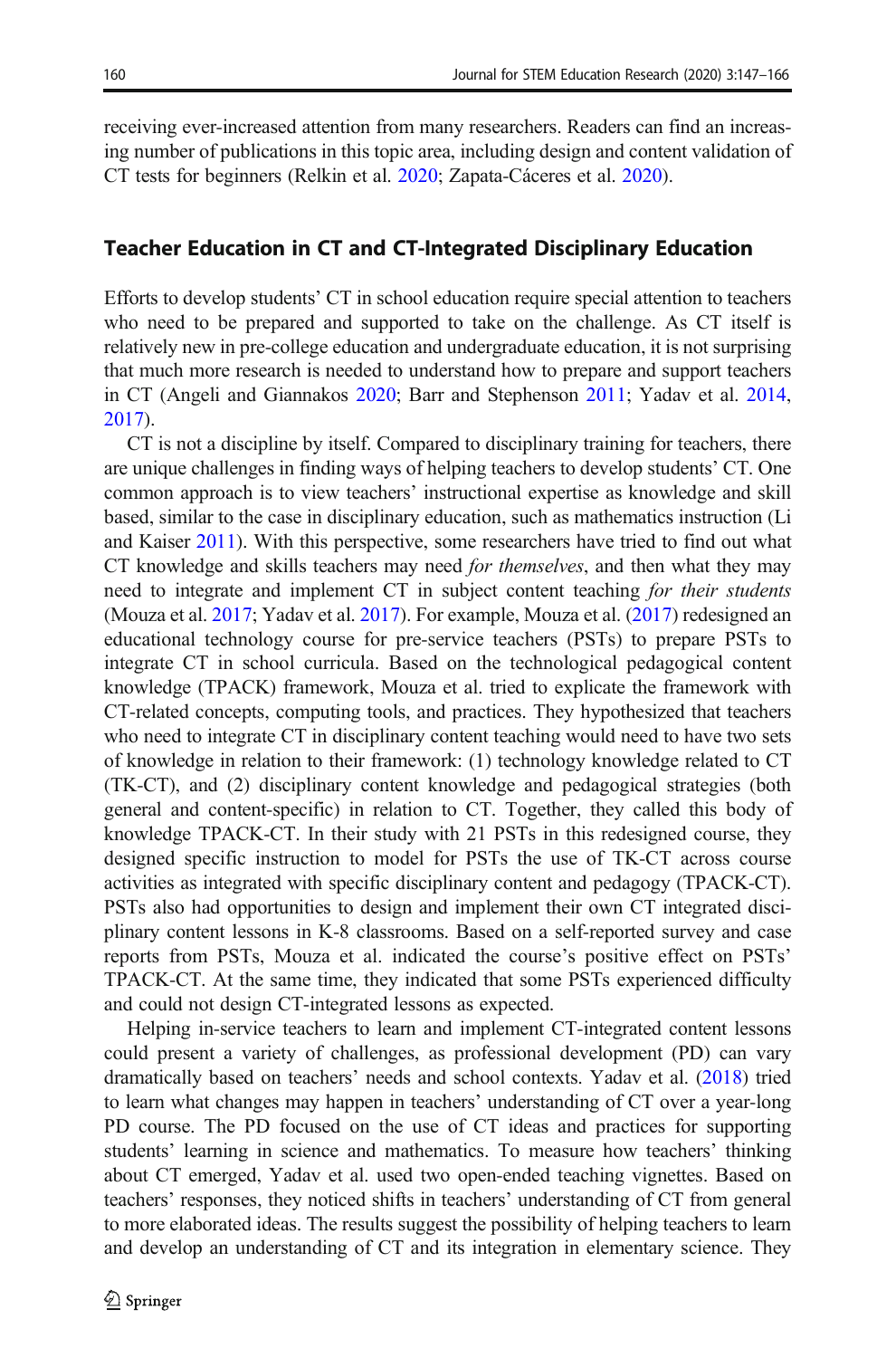also pointed out the need to examine how these teachers may be able to translate their CT competence into their classroom instruction.

As illustrated above in these studies, current research related to teacher preparation and training in CT and CT education is still at the exploratory stage. It will take time, effort, commitment, and collaboration for researchers to learn a sufficient amount about specific challenges teachers face and what it might take to address them.

# Opportunities and Challenges in Broadening the Perspective About CT and the Need for New Research and Scholarship

We started with a brief overview of research trends in CT education. It helped us to uncover and delineate the dramatic development in CT research and instruction over the past decade. The recent trend of integrating and developing CT with disciplinary education in STEM suggests the importance of broadening the notion of CT beyond programming in the context of CS. At the same time, two shifts have happened in disconnecting and then re-connecting CT with STEM in education. These shifts imply that appropriately broadening our perspective on CT brings both opportunities and challenges in research and practice.

Some opportunities and challenges become visible in our review of CT research and instruction, through the lens of CT's disciplinary connections. As existing efforts in CT research and instruction dominantly take a CS discipline-based view of CT, opportunities for developing both CS and CT in school education will grow with a more encompassing view of the relationship between CT and disciplines (U.S. National Science Foundation, n.d.). But a great challenge remains to make CT consequential and accessible to all students. It becomes important to broaden the view of CT as a transdisciplinary thinking practice, as we elaborated in the last editorial (Li et al. [2020a](#page-17-0)). At the same time, what we can learn through the review above is that integrating CT with disciplinary education in STEM has scarcely been explored in undergraduate and precollege education. There are abundant opportunities for exploration in both research and instruction, not because we can build on a solid, existing foundation, but because we know so little. Similarly, challenges still exist in bringing this broadened perspective into productive outcomes in CT-integrated research and instruction. For example, Angeli and Giannakos [\(2020\)](#page-15-0) recently summarized some challenges such as specifying CT competencies for different grades or student development levels, developing and using pedagogical approaches for teaching CT, teacher training in CT and CT education, and CT assessment. Each of these challenges will indeed require tremendous effort, in particular with respect to assessment and teacher education in CT and CT instruction. The same is the case for specifying CT competencies that serve as a foundation for curriculum, instruction, and assessment in CT. Similar efforts on learning trajectories in mathematics and their application in early childhood mathematics interventions may provide us hints for what it may take for such a development (Clements and Sarama [2011](#page-15-0); Daro et al. [2011](#page-15-0)). Nevertheless, recent trends in integrating CT into STEM education suggest an enthusiasm by many researchers and educators for pursuing opportunities while embracing challenges.

It is also important to point out that, in our view, CT with a broadened conception presents a model of thinking that is important for all students. STEM (including CS)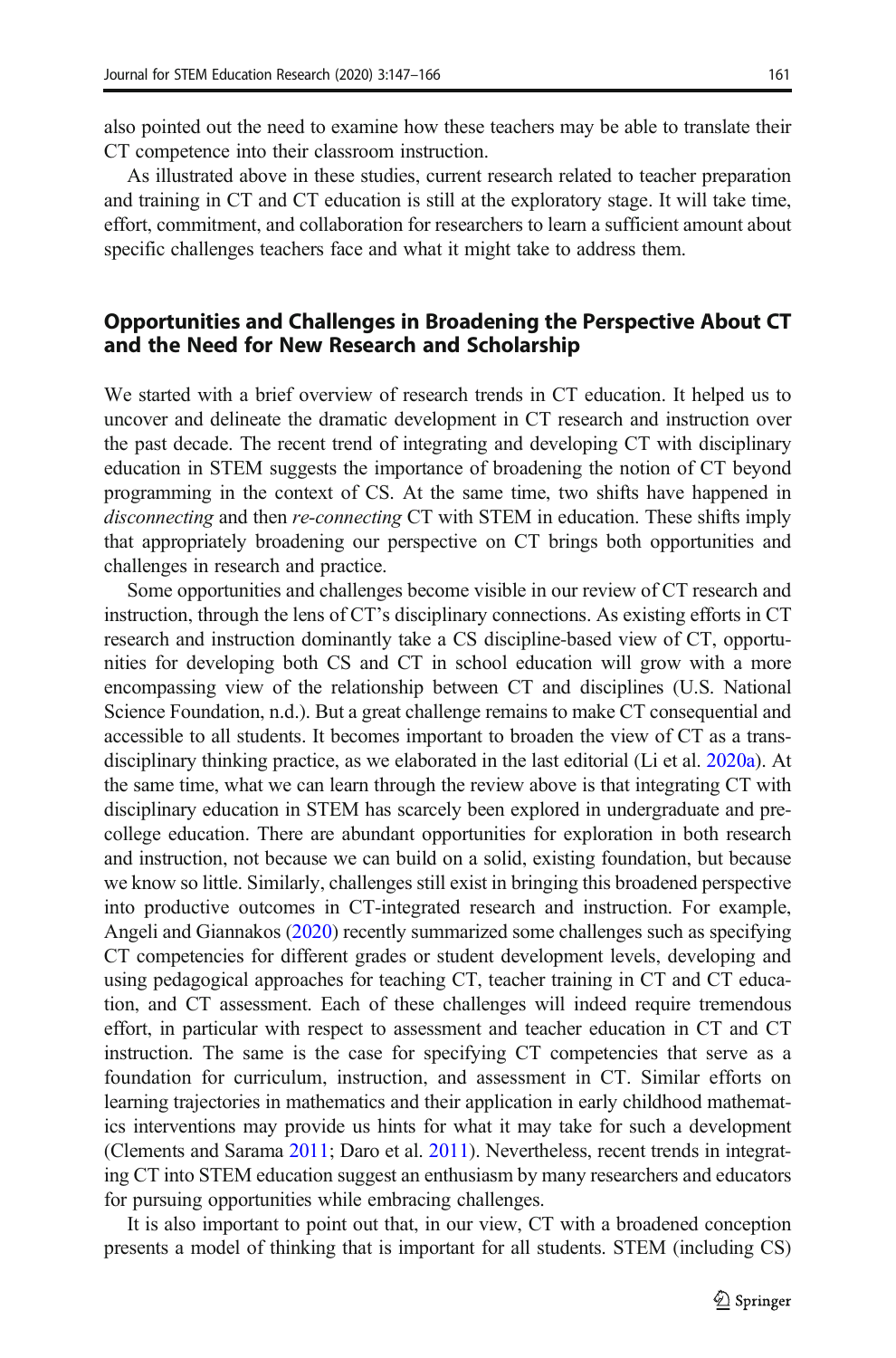<span id="page-15-0"></span>education is uniquely positioned to develop students' (models of) thinking (Li et al. [2019\)](#page-17-0). Integrating CT in disciplinary education of STEM is a new topic, but it is very important in educating new generations of students in the twenty-first century. The topic is also enticingly open, calling for broad, cross-disciplinary research collaborations. It is certainly a frontier topic for which this journal welcomes manuscript submissions (Li [2018\)](#page-16-0).

Acknowledgments We would like to thank Lauren A. Barth-Cohen, Morgane Chevalier, and Pratim Sengupta for their valuable feedback on an earlier version of this editorial.

### References

- Abelson, H., & diSessa, A. A. (1981). Turtle geometry: The computer as a medium for exploring mathematics. Cambridge: MIT Press.
- Angeli, C., & Giannakos, M. (2020). Computational thinking education: Issues and challenges. Computers in Human Behavior, 105, 106185.
- Barr, V. & Stephenson, C. (2011). Bringing computational thinking to K-12: What is involved and what is the role of the computer science education community? ACM Inroads, 2(1), 48–54.
- Barr, D., Harrison, J., & Conery, L. (2011). Computational thinking: A digital age skill for everyone (pp. 20– 23). Learning and Leading with Technology.
- Barth-Cohen, L. A., Jiang, S., Shen, J., Chen, G., & Eltoukhy, M. (2018). Interpreting and navigating multiple representations for computational thinking in a robotics programing environment. J STEM Educ Res, 1(1), 119–147.
- Beheshti E, Weintrop, D., Swanson, H., Orton, K., Horn, M. S., Jona, K, & Wilensky, U. (2017). Computational thinking in practice: How STEM professionals use CT in their work. Available at [https://ccl.northwestern.edu/2017/Beheshtietal.pdf.](https://ccl.northwestern.edu/2017/Beheshtietal.pdf) Accessed on April 2, 2020.
- Bienkowski, M., Snow, E., Rutstein, D. W., & Grover, S. (2015). Assessment design patterns for computational thinking practices in secondary computer science: A first look (SRI technical report). Menlo Park, CA: SRI International. Available at <http://pact.sri.com/resources.html> Accessed on March 28, 2020.
- Brodland, G. W. (2015). How computational models can help unlock biological systems. Seminars in Cell & Developmental Biology, 47-48, 62–73.
- Buitrago Flórez, F., Casallas, R., Hernández, M., Reyes, A., Restrepo, S., & Danies, G. (2017). Changing a generation's way of thinking: Teaching computational thinking through programming. Review of Educational Research, 87(4), 834–860. [https://doi.org/10.3102/0034654317710096.](https://doi.org/10.3102/0034654317710096)
- Bybee, R. W. (2000). Achieving technological literacy: A national imperative. The Technology Teacher,  $60(1)$ , 23-28.
- Carnegie Mellon University (1999), Alice, [https://www.alice.org.](https://www.alice.org/)
- Chevalier, M., Giang, C., Piatti, A., & Mondada, F. (2020). Fostering computational thinking through educational robotics: A model for creative computational problem solving. International Journal of STEM Education, 7, 39. [https://doi.org/10.1186/s40594-020-00238-z.](https://doi.org/10.1186/s40594-020-00238-z)
- Clements, D. H., & Sarama, J. (2011). Early childhood mathematics intervention. Science, 333, 968–970.
- Committee on STEM Education, National Science & Technology Council, the White House. (2018). Charting a course for success: America's strategy for STEM education. Washington, DC. Available at <https://www.whitehouse.gov/wp-content/uploads/2018/12/STEM-Education-Strategic-Plan-2018.pdf> Accessed on February 18, 2020.
- Daro, P., Mosher, F. A., & Corcoran, T. (2011). Learning trajectories in mathematics: A foundation for standards, curriculum, assessment, and instruction. CPRE Research Reports. Available at [http://repository.upenn.edu/cpre\\_researchreports/60.](http://repository.upenn.edu/cpre_researchreports/60) Accessed on July 26, 2020.
- Daugherty, M. K. (2009). The "T" and "E" in STEM. In ITEEA (Ed.), The overlooked STEM imperatives: Technology and engineering (pp. 18–25). ITEEA: Reston.

Denning, P. J. (2005). Is computer science science? Communications of the ACM, 48(4), 27–31.

Denning, P. J. (2007). Computing is a natural science. Communications of the ACM, 50(7), 13–18.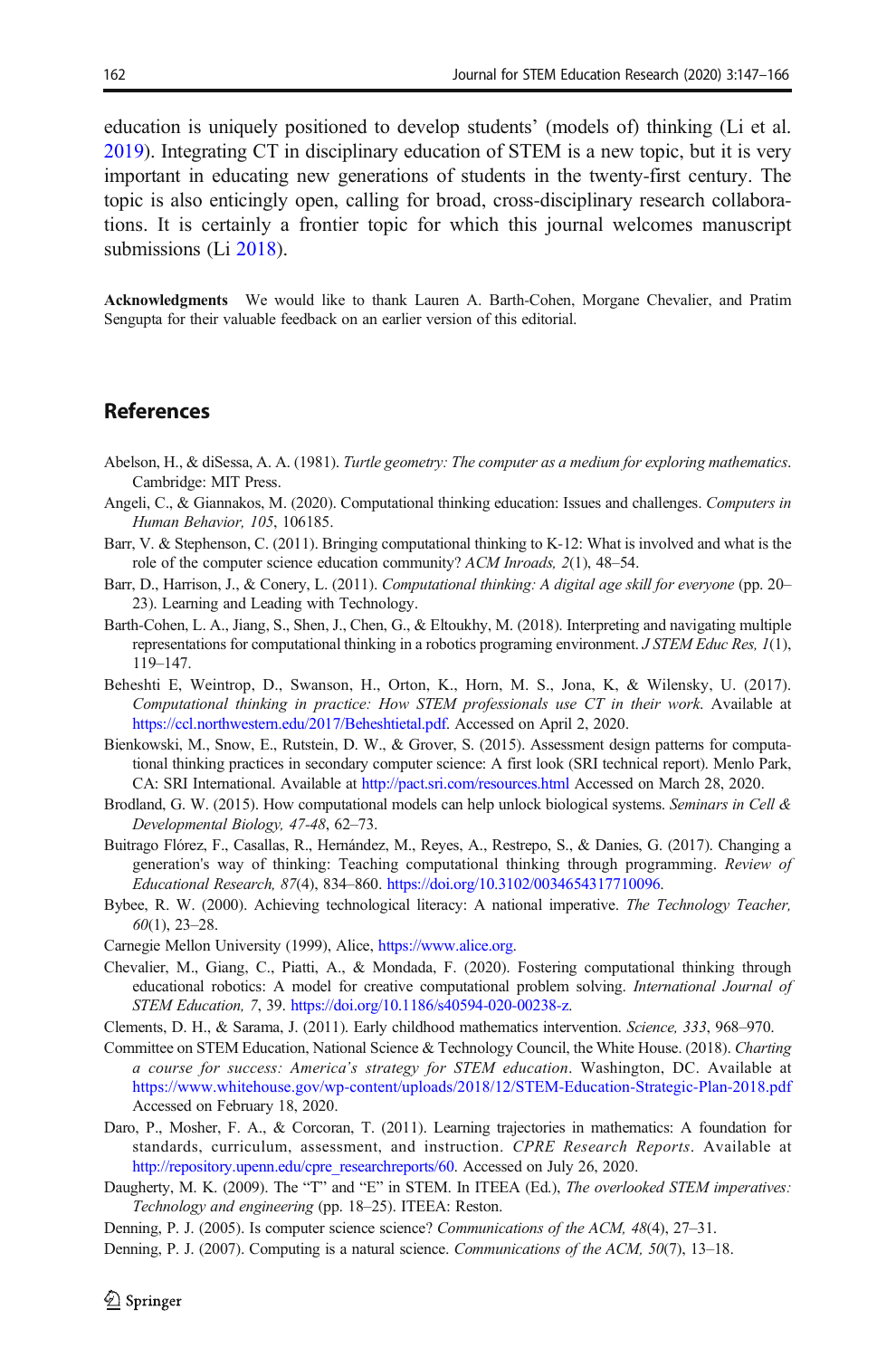- <span id="page-16-0"></span>Denning, P. J. (2009). The profession of IT beyond computational thinking. Communications of the ACM, 52, 28–30.
- Denning, P. J. (2017, June). Remaining trouble spots with computational thinking. Communications of the ACM, 60(6), 33–39.
- Dickes, A. C., Sengupta, P., Farris, A. V., & Basu, S. (2016). Development of mechanistic reasoning and multilevel explanations of ecology in third grade using agent-based models. Science Education, 100(4), 734–776.
- diSessa, A. A. (2000). Changing minds: Computers, learning, and literacy. Cambridge: MIT Press.
- diSessa, A. A. (2018). Computational literacy and "The Big Picture" concerning computers in mathematics education. Mathematical Thinking and Learning, 20(1), 3–31. [https://doi.org/10.1080](https://doi.org/10.1080/10986065.2018.1403544) [/10986065.2018.1403544](https://doi.org/10.1080/10986065.2018.1403544).
- diSessa, A. A., Abelson, H., & Ploger, D. (1991). An overview of boxer. Journal of Mathematical Behavior,  $10(1)$ , 3–15.
- Duschl, R. (2008). Science education in three-part harmony: Balancing conceptual, epistemic, and social learning goals. Review of Research in Education, 32(1), 268–291.
- English, L. (2018). On MTL's second milestone: Exploring computational thinking and mathematics learning. Mathematical Thinking and Learning, 20(1), 1–2.
- Farris, A. V., Dickes, A. C., & Sengupta, P. (2019). Learning to interpret measurement and motion in fourth grade computational modeling. Science & Education, 28(8), 927–956.
- Fennell, H. W., Lyon, J. A., Madamanchi, A., & Magana, A. J. (2020). Toward computational apprenticeship: Bringing a constructivist agenda to computational pedagogy. Journal of Engineering Education. <https://doi.org/10.1002/jee.20316>.
- Fields, D. A., Searle, K. A., Kafai, Y. B., & Min, H. S. (2012). Debuggems to assess student learning in etextiles. In Proceedings of the 43rd SIGCSE Technical Symposium on Computer Science Education. New York: ACM Press.
- Froyd, J. E., Wankat, P. C., & Smith, K. A. (2012). Five major shifts in 100 years of engineering education. Proceedings of the IEEE, 100(Special Centennial Issue), 1344–1360. [https://doi.org/10.1109](https://doi.org/10.1109/JPROC.2012.2190167) [/JPROC.2012.2190167.](https://doi.org/10.1109/JPROC.2012.2190167)
- Garner, G., Reed, P., & Keller, K. (2016). Climate risk management requires explicit representation of societal trade-offs. Climatic Change, 134, 713–723. [https://doi.org/10.1007/s10584-016-1607-3.](https://doi.org/10.1007/s10584-016-1607-3)
- Grover, S., & Pea, R. (2013). Computational thinking in K–12: A review of the state of the field. *Educational* Researcher, 42(1), 38–43.
- Grover, S., & Pea, R. (2018). Computational thinking: A competency whose time has come. In S. Sentance, E. Barendsen, & C. Schulte (Eds.), Computer science education: Perspectives on teaching and learning in school (pp. 19–38). London: Bloomsbury Academic.
- Guzdial, M., & Morrison, B. (2016). Growing computer science education into a STEM education discipline. Communications of the ACM, 59(11), 31–33.
- Harel, I., & Papert, S. (1990). Software design as a learning environment. Epistemology & Learning Memo No. 7. Available at [http://dailypapert.com/wp-content/uploads/2015/10/Software-Design-as-a-Learning-](http://dailypapert.com/wp-content/uploads/2015/10/Software-Design-as-a-Learning-Environment.pdf)[Environment.pdf](http://dailypapert.com/wp-content/uploads/2015/10/Software-Design-as-a-Learning-Environment.pdf). Accessed on April 2, 2020.
- Hsu, T.-C., Chang, S.-C., & Hung, Y.-T. (2018). How to learn and how to teach computational thinking: Suggestions based on a review of the literature. Computers & Education, 126, 296–310.
- Ilic, U., Haseski, H. I., & Tugtekin, U. (2018). Publication trends over 10 years of computational thinking research. Contemporary Educational Technology, 9(2), 131–153.
- Kalelioglu, F., Gülbahar, Y., & Kukul, V. (2016). A framework for computational thinking based on a systematic research review. Modern Computing, 4(3), 583–596.
- Khine, M. S. (2018). Computational thinking in the STEM disciplines: Foundations and research highlights. Cham: Springer.
- Lee, I., Grover, S., Martin, F., Pillai, S., & Malyn-Smith, J. (2020). Computational thinking from a disciplinary perspective: Integrating computational thinking in K-12 science, technology, engineering, and mathematics education. Journal of Science Education and Technology, 29(1), 1–8.
- Lehrer, R. (2009). Designing to develop disciplinary dispositions: Modeling natural systems. American Psychologist, 64(8), 759–771.
- Lempert, R. J. (2019). Robust decision making (RDM). In V. Marchau, W. Walker, P. Bloemen, & S. Popper (Eds.), Decision making under deep uncertainty (pp. 23–51). Springer: Cham. [https://doi.org/10.1007](https://doi.org/10.1007/978-3-030-05252-2_2) [/978-3-030-05252-2\\_2.](https://doi.org/10.1007/978-3-030-05252-2_2)
- Li, Y. (2018). Journal for STEM education research Promoting the development of interdisciplinary research in STEM education. Journal for STEM Education Research, 1(1–2), 1–6. [https://doi.org/10.1007/s41979-](https://doi.org/10.1007/s41979-018-0009-z) [018-0009-z](https://doi.org/10.1007/s41979-018-0009-z).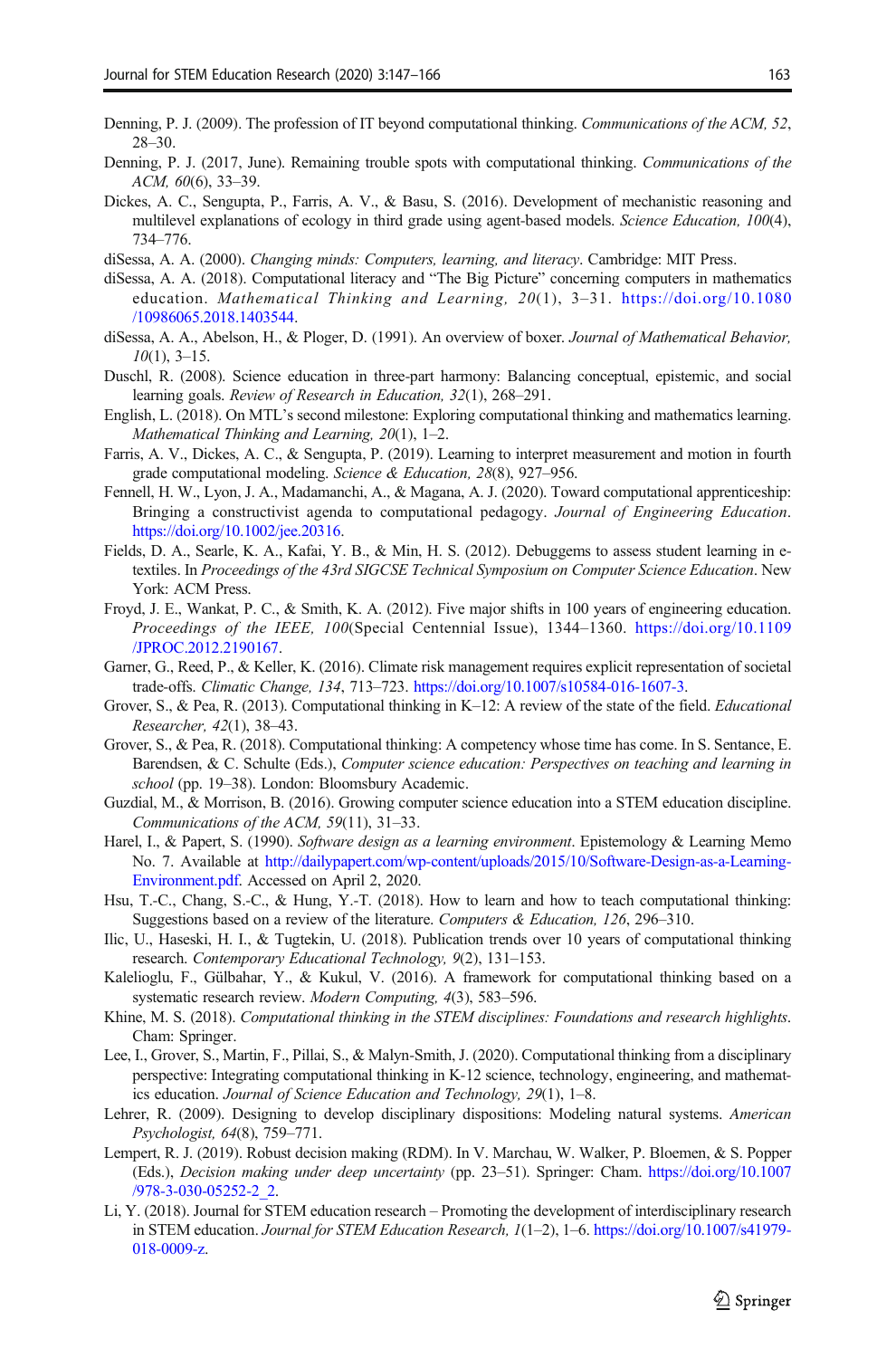- <span id="page-17-0"></span>Li, Y., & Kaiser, G. (2011). Expertise in mathematics instruction: An international perspective. New York: Springer.
- Li, Y., Schoenfeld, A. H., diSessa, A. A., Grasser, A. C., Benson, L. C., English, L. D., & Duschl, R. A. (2019). On thinking and STEM education. Journal for STEM Education Research, 2(1), 1–13. [https://doi.](https://doi.org/10.1007/s41979-019-00014-x) [org/10.1007/s41979-019-00014-x](https://doi.org/10.1007/s41979-019-00014-x).
- Li, Y., Schoenfeld, A. H., diSessa, A. A., Grasser, A. C., Benson, L. C., English, L. D., & Duschl, R. A. (2020a). Computational thinking is more about thinking than computing. Journal for STEM Education Research, 3(1), 1–18. <https://doi.org/10.1007/s41979-020-00030-2>.
- Li, Y., Wang, K., Xiao, Y., & Froyd, J. E. (2020b). Research and trends in STEM education: A systematic review of journal publications. International Journal of STEM Education, 7, 11. [https://doi.org/10.1186](https://doi.org/10.1186/s40594-020-00207-6) [/s40594-020-00207-6.](https://doi.org/10.1186/s40594-020-00207-6)
- Lu, J. J., & Fletcher, G. H. (2009). Thinking about computational thinking. ACM SIGCSE Bulletin, 41(1), 260–264.
- Lye, S. Y., & Koh, J. H. L. (2014). Review on teaching and learning of computational thinking through programming: What is next for K-12? Computers in Human Behavior, 41, 51–61.
- Malyn-Smith, J. and Lee, I. A. (2012). Application of the occupational analysis of computational thinkingenabled STEM professionals as a program assessment tool. Journal of Computational Science Education,  $3(1)$ ,  $2-10$ .
- Malyn-Smith, J., Lee, I. A., Martin, F., Grover, S., Evans, M. A., & Pillai, S. (2018). Developing a framework for computational thinking from a disciplinary perspective. In S. C. Kong, D. Andone, G. Biswas, T. Crick, H. U. Hoppe, T. C. Hsu, R. H. Huang, K. Y. Li, C. K. Looi, M. Milrad, J. Sheldon, J. L. Shih, K. F. Sin, M. Tissenbaum, & J. Vahrenhold (Eds.), Proceedings of the International Conference on Computational Thinking Education 2018. Hong Kong: The Education University of Hong Kong.
- McKenna, A., Linsenmeier, R., & Glucksberg, M. (2008). Characterizing computational adaptive expertise. Proceedings of the ASEE Annual Conference & Exposition, Pittsburgh, PA. Available at [https://peer.asee.](https://peer.asee.org/4415) [org/4415.](https://peer.asee.org/4415) Accessed on July 22, 2020.
- Michaelson, G. (2018). Microworlds, objects first, computational thinking and programming. In M. S. Khine (Ed.), Computational thinking in the STEM disciplines (pp. 31–48). Cham: Springer.
- Miller, E., Severance, S., & Krajcik, J. (2020). Connecting computational thinking and science in U.S. elementary classroom. In J. Anderson & Y. Li (Eds.), Integrated approaches to STEM education: An international perspective. Cham: Springer.
- Miller, G. A., Galanter, E., & Pribram, K. H. (1960). Plans and the structure of behavior. New York: Holt, Rinehart & Winston.
- Moors, L., & Sheenan, R. (2017). Aiding the transition from novice to traditional programming environments. In Proceedings of IDC 2017: ACM interaction design and children conference (pp. 509–514). Stanford University.
- Mouza, C., Yang, H., Pan, Y.-C., Yilmaz Ozden, S., & Pollock, L. (2017). Resetting educational technology coursework for pre-service teachers: A computational thinking approach to the development of technological pedagogical content knowledge (TPACK). Australasian Journal of Educational Technology, 33(3), 61–76.
- Nager, A. & Atkinson, R. D. (2016). The case for improving U.S. computer science education. Information Technology & Innovation Foundation report. Available at [http://www2.itif.org/2016-computer-science](http://www2.itif.org/2016-computer-science-education.pdf?_ga=2.92886875.757421025.1591995042-70633712.1591995042)[education.pdf?\\_ga=2.92886875.757421025.1591995042-70633712.1591995042](http://www2.itif.org/2016-computer-science-education.pdf?_ga=2.92886875.757421025.1591995042-70633712.1591995042). Accessed on June 2, 2020.
- National Research Council (NRC). (2010). Report of a workshop on the scope and nature of computational thinking. Washington, DC: The National Academies Press.
- National Research Council (NRC). (2011). Report of a workshop on the pedagogical aspects of computational thinking. Washington, DC: The National Academies Press.
- Papert, S. (1980). Mindstorms: Children, computers, and powerful ideas. New York: Basic Books.
- Papert, S. (1987). Computer criticism vs. technocentric thinking. *Educational Researcher*, 16(1), 22–30.
- President's Information Technology Advisory Committee (PITAC). (2005). Computational science: Ensuring America's competitiveness (Report to the President, June 2005). Washington, DC: National Coordination Office for Information Technology Research and Development (NCO/IT R&D). Available at [https://www.nitrd.gov/pitac/reports/20050609\\_computational/computational.pdf](https://www.nitrd.gov/pitac/reports/20050609_computational/computational.pdf). Accessed on February 2, 2020.
- Relkin, E., de Ruiter, L., & Bers, M. U. (2020). TechCheck: Development and validation of an unplugged assessment of computational thinking in early childhood education. Journal of Science Education and Technology, 29(4), 482–498.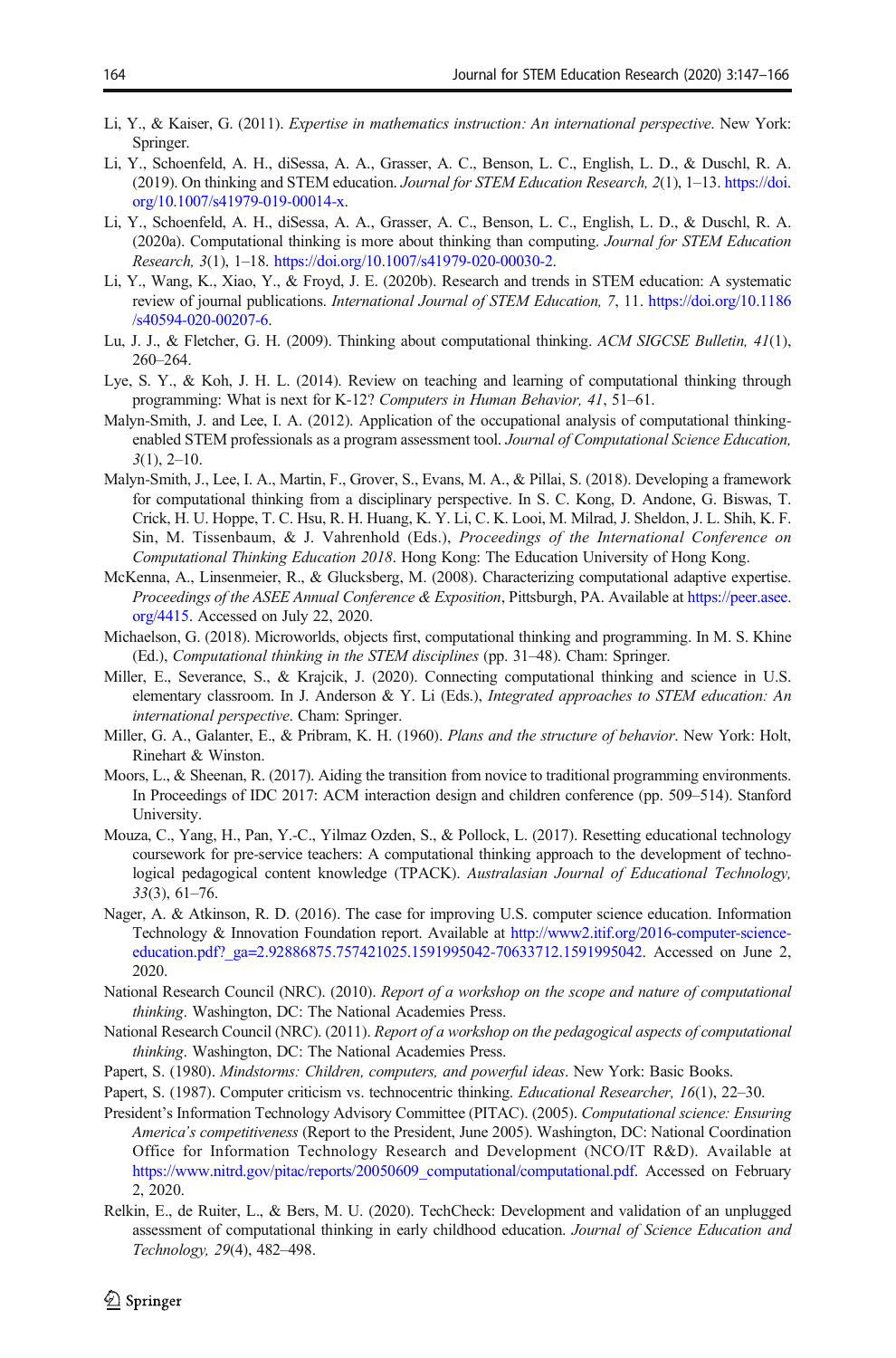- <span id="page-18-0"></span>Schoenfeld, A. H. (2017). Teaching for robust understanding of essential mathematics. In T. McDougal (Ed.), Essential mathematics for the next generation: What and how students should learn (pp. 104–129). Tokyo: Tokyo Gagukei University.
- Sengupta, P., Kinnebrew, J. S., Basu, S., Biswas, G., & Clark, D. (2013). Integrating computational thinking with K-12 science education using agent-based computation: A theoretical framework. Education and Information Technologies, 18(2), 351–380.
- Sengupta, P., Dickes, A., & Farris, A. (2018). Toward a phenomenology of computational thinking in STEM education. In M. S. Khine (Ed.), Computational thinking in the STEM disciplines: Foundations and research highlights (pp. 49–72). Cham: Springer.
- Shute, V. J., Sun, C., & Asbell-Clarke, J. (2017). Demystifying computational thinking. Educational Research Review, 22, 142–158.
- Swaid, S. I. (2015). Bringing computational thinking to STEM education. Procedia Manufacturing, 3, 3657– 3662.
- Tang, K.-Y., Chou, T.-L., & Tsai, C.-C. (2020a). A content analysis of computational thinking research: An international publication trends and research typology. The Asia-Pacific Education Researcher, 29(1), 9– 19.
- Tang, X., Yin, Y., Lin, Q., Hadad, R., & Zhai, X. (2020b). Assessing computational thinking: A systematic review of empirical studies. Computers & Education, 148, 103798.
- Tucker-Raymond, E., Puttick, G., Cassidy, M., Harteveld, C., & Troiano, G. M. (2019). "I broke your game!": Critique among middle schoolers designing computer games about climate change. International Journal of STEM Education, 6, 41. <https://doi.org/10.1186/s40594-019-0194-z>.
- U.S. Congress. (2015). Public Law 114–59: STEM Education Act of 2015. Washington D.C. Available at <https://www.congress.gov/114/plaws/publ59/PLAW-114publ59.pdf> Accessed on February 20, 2020.
- U.S. Department of Education. (n.d.). Science, Technology, Engineering, and Math, including Computer Science. [https://www.ed.gov/stem.](https://www.ed.gov/stem)
- U.S. National Science Foundation. (n.d.). CS for All. [https://www.nsf.gov/news/special\\_reports/csed/csforall.](https://www.nsf.gov/news/special_reports/csed/csforall.jsp) [jsp.](https://www.nsf.gov/news/special_reports/csed/csforall.jsp)
- Weintrop, D., & Wilensky, U. (2017). Comparing block-based and text-based programming in high school computer science classrooms. ACM Transactions on Computing Education, 18(1), Article 3.
- Weintrop, D., Beheshti, E., Horn, M., Orton, K., Jona, K., Trouille, L., & Wilensky, U. (2016). Defining computational thinking for mathematics and science classrooms. Journal of Science Education and Technology, 25, 127–147.
- Werner, L., Denner, J., Campe, S., & Kawamoto, D. C. (2012). The Fairy performance assessment: Measuring computational thinking in middle school. In Proceedings of the 43rd ACM Technical Symposium on Computer Science Education (SIGCSE '12) (pp. 215–220). New York: ACM.
- White House. (2017). President Trump signs memorandum for STEM education funding. [https://www.](https://www.whitehouse.gov/articles/president-trump-signs-memorandum-stem-education-funding/) [whitehouse.gov/articles/president-trump-signs-memorandum-stem-education-funding/.](https://www.whitehouse.gov/articles/president-trump-signs-memorandum-stem-education-funding/) Accessed on February 20, 2020.
- Wilson, C., Sudol, L. A., Stephenson, C., & Stehlik, M. (2010). Running on empty: The failure to teach K-12 computer science in the digital age. New York: The Association for Computing Machinery and the Computer Science Teachers Association.
- Wing, J. M. (2006). Computational thinking. Communications of the ACM, 49(3), 33–36.
- Yadav, A., Krist, C., Good, J., & Caeli, E. N. (2018). Computational thinking in elementary classrooms: Measuring teacher understanding of computational ideas for teaching science. Computer Science Education, 28(4), 371–400.
- Yadav, A., Mayfield, C., Zhou, N., Hambrusch, S., & Korb, J. T. (2014). Computational thinking in elementary and secondary teacher education. ACM Transactions on Computing Education, 14(1), Article 5.
- Yadav, A., Stephenson, C., & Hong, H. (2017). Computational thinking for teacher education. Communications of the ACM, 80(4), 55–62.
- Zapata-Cáceres, M., Martín-Barroso, E., & Román-González, M. (2020). Computational thinking test for beginners: Design and content validation. In 2020 IEEE Global Engineering Education Conference (EDUCON) (pp. 1905-1914). IEEE.

Publisher's Note Springer Nature remains neutral with regard to jurisdictional claims in published maps and institutional affiliations.